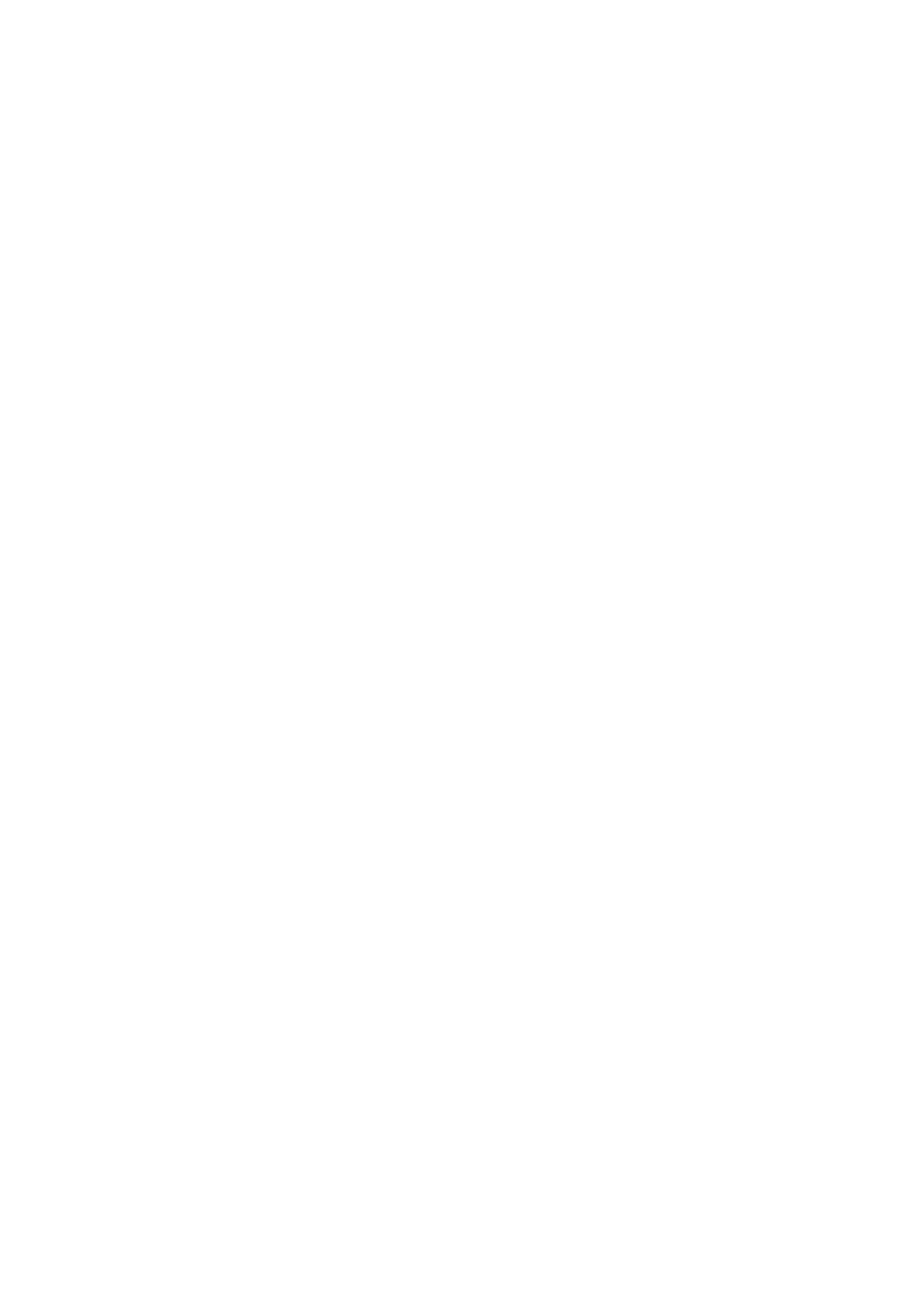## 23 March 2018 GOVERNMENT GAZETTE, WA 1045

# **WORKCOVER WESTERN AUSTRALIA**

## **Premium Rates for 2018/19**

| Divn/Class |                                          |                                                                      | Name                                                                                                                                                                                                                                                                  | <b>Premium Rates</b><br>2018/19<br>$\%$                      |
|------------|------------------------------------------|----------------------------------------------------------------------|-----------------------------------------------------------------------------------------------------------------------------------------------------------------------------------------------------------------------------------------------------------------------|--------------------------------------------------------------|
| A          | <b>AGRICULTURE, FORESTRY AND FISHING</b> |                                                                      |                                                                                                                                                                                                                                                                       |                                                              |
| 01         | <b>AGRICULTURE</b>                       |                                                                      |                                                                                                                                                                                                                                                                       |                                                              |
|            | 011                                      | 01110<br>01120<br>01130<br>01140<br>01150                            | <b>Nursery and Floriculture Production</b><br>Nursery Production (Under Cover)<br>Nursery Production (Outdoors)<br>Turf Growing<br>Floriculture Production (Under Cover)<br>Floriculture Production (Outdoors)                                                        | 4.20<br>4.20<br>4.21<br>3.80<br>3.80                         |
|            | 012                                      | 01210<br>01220<br>01230                                              | <b>Mushroom and Vegetable Growing</b><br>Mushroom Growing<br>Vegetable Growing (Under Cover)<br>Vegetable Growing (Outdoors)                                                                                                                                          | 4.61<br>4.53<br>4.53                                         |
|            | 013                                      | 01310<br>01320<br>01330<br>01340<br>01350<br>01360<br>01370<br>01390 | <b>Fruit and Tree Nut Growing</b><br>Grape Growing<br>Kiwifruit Growing<br>Berry Fruit Growing<br>Apple and Pear Growing<br><b>Stone Fruit Growing</b><br>Citrus Fruit Growing<br>Olive Growing<br>Other Fruit and Tree Nut Growing                                   | 4.29<br>4.26<br>3.66<br>4.03<br>4.09<br>3.66<br>3.66<br>3.66 |
|            | 014                                      | 01410<br>01420<br>01430<br>01440<br>01450<br>01460<br>01490          | <b>Sheep, Beef Cattle and Grain Farming</b><br>Sheep Farming (Specialised)<br>Beef Cattle Farming (Specialised)<br>Beef Cattle Feedlots (Specialised)<br>Sheep-Beef Cattle Farming<br>Grain-Sheep or Grain-Beef Cattle Farming<br>Rice Growing<br>Other Grain Growing | 5.54<br>8.17<br>7.09<br>6.48<br>6.37<br>6.21<br>5.73         |
|            | 015                                      | 01510<br>01520<br>01590                                              | <b>Other Crop Growing</b><br>Sugar Cane Growing<br>Cotton Growing<br>Other Crop Growing N.E.C.                                                                                                                                                                        | 5.12<br>5.15<br>4.84                                         |
|            | 016                                      | 01600                                                                | Dairy Cattle Farming<br>Dairy Cattle Farming                                                                                                                                                                                                                          | 5.77                                                         |
|            | 017                                      | 01710<br>01720                                                       | <b>Poultry Farming</b><br>Poultry Farming (Meat)<br>Poultry Farming (Eggs)                                                                                                                                                                                            | 4.96<br>5.48                                                 |
|            | 018                                      | <b>Deer Farming</b><br>01800                                         | Deer Farming                                                                                                                                                                                                                                                          | 5.31                                                         |
|            | 019                                      | 01910<br>01920<br>01930<br>01990                                     | <b>Other Livestock Farming</b><br>Horse Farming<br>Pig Farming<br>Beekeeping<br>Other Livestock Farming N.E.C.                                                                                                                                                        | 6.42<br>5.55<br>5.51<br>5.47                                 |
| 02         | <b>AQUACULTURE</b>                       |                                                                      |                                                                                                                                                                                                                                                                       |                                                              |
|            | 020                                      | Aquaculture<br>02010<br>02020<br>02030                               | Offshore Longline and Rack Aquaculture<br>Offshore Caged Aquaculture<br>Onshore Aquaculture                                                                                                                                                                           | 3.39<br>3.80<br>3.80                                         |
| 03         | <b>FORESTRY AND LOGGING</b>              |                                                                      |                                                                                                                                                                                                                                                                       |                                                              |
|            | 030                                      | 03010<br>03020                                                       | <b>Forestry and Logging</b><br>Forestry<br>Logging                                                                                                                                                                                                                    | 4.99<br>5.45                                                 |
| 04         |                                          |                                                                      | FISHING, HUNTING AND TRAPPING                                                                                                                                                                                                                                         |                                                              |
|            | 041                                      | Fishing<br>04110<br>04120                                            | Rock Lobster and Crab Potting<br>Prawn Fishing                                                                                                                                                                                                                        | 3.77<br>3.79                                                 |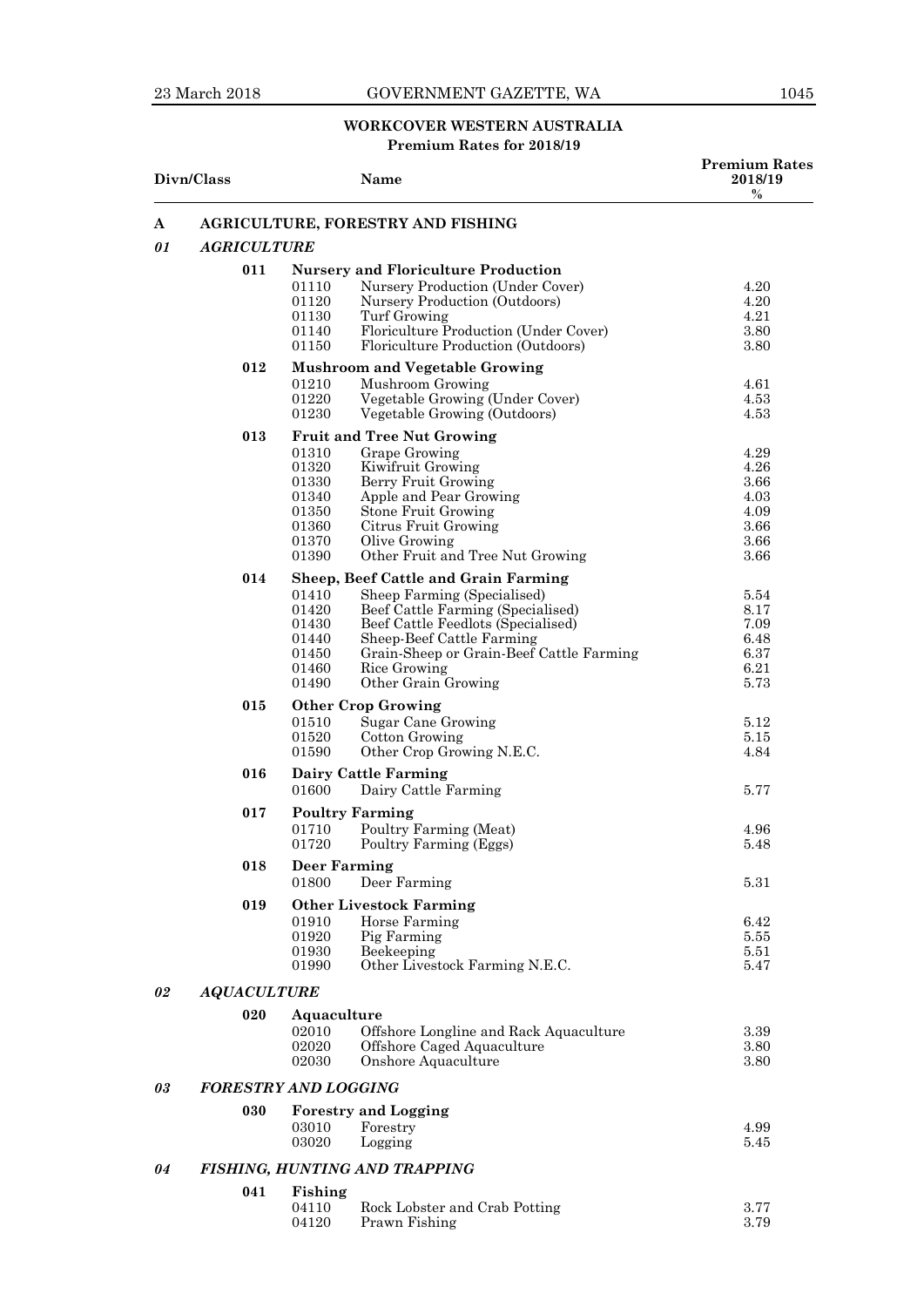| Divn/Class |                               |                             | Name                                                                                                                    | <b>Premium Rates</b><br>2018/19<br>$\%$ |  |
|------------|-------------------------------|-----------------------------|-------------------------------------------------------------------------------------------------------------------------|-----------------------------------------|--|
|            |                               | 04130<br>04140<br>04190     | Line Fishing<br>Fish Trawling, Seining and Netting<br>Other Fishing                                                     | 4.20<br>4.60<br>3.60                    |  |
|            | 042                           | 04200                       | <b>Hunting and Trapping</b><br>Hunting and Trapping                                                                     | 4.71                                    |  |
| 05         |                               |                             | <b>AGRICULTURE, FORESTRY AND FISHING SUPPORT SERVICES</b>                                                               |                                         |  |
|            | 051                           |                             | <b>Forestry Support Services</b>                                                                                        |                                         |  |
|            |                               | 05100                       | <b>Forestry Support Services</b>                                                                                        | 3.09                                    |  |
|            | 052                           |                             | <b>Agriculture and Fishing Support Services</b>                                                                         |                                         |  |
|            |                               | 05210<br>05220<br>05290     | Cotton Ginning<br><b>Shearing Services</b><br>Other Agriculture and Fishing Support Services                            | 6.33<br>8.09<br>5.24                    |  |
| B          | <b>MINING</b>                 |                             |                                                                                                                         |                                         |  |
| 06         | <b>COAL MINING</b>            |                             |                                                                                                                         |                                         |  |
|            | 060                           | <b>Coal Mining</b><br>06000 | Coal Mining                                                                                                             | 2.50                                    |  |
| 07         | <b>OIL AND GAS EXTRACTION</b> |                             |                                                                                                                         |                                         |  |
|            | 070                           | 07000<br>07001              | Oil and Gas Extraction<br>Oil and Gas Extraction On Land<br>Oil and Gas Extraction Offshore                             | 0.26<br>0.79                            |  |
| 08         | <b>METAL ORE MINING</b>       |                             |                                                                                                                         |                                         |  |
|            | 080                           |                             | <b>Metal Ore Mining</b>                                                                                                 |                                         |  |
|            |                               | 08010<br>08020              | Iron Ore Mining                                                                                                         | 0.89<br>1.92                            |  |
|            |                               | 08030                       | <b>Bauxite Mining</b><br>Copper Ore Mining                                                                              | 1.31                                    |  |
|            |                               | 08040                       | Gold Ore Mining Above Ground                                                                                            | 1.62                                    |  |
|            |                               | 08041<br>08050              | Gold Ore Mining Underground<br>Mineral Sand Mining                                                                      | 2.49<br>0.85                            |  |
|            |                               | 08060                       | Nickel Ore Mining                                                                                                       | 1.98                                    |  |
|            |                               | 08070<br>08090              | Silver-Lead-Zinc Ore Mining<br>Other Metal Ore Mining                                                                   | 1.58<br>1.53                            |  |
| 09         |                               |                             | NON-METALLIC MINERAL MINING AND QUARRYING                                                                               |                                         |  |
|            | 091                           |                             | <b>Construction Material Mining</b>                                                                                     |                                         |  |
|            |                               | 09110<br>09190              | Gravel and Sand Quarrying<br>Other Construction Material Mining                                                         | 2.48<br>2.78                            |  |
|            | 099                           | 09900                       | Other Non-Metallic Mineral Mining and Quarrying<br>Other Non-Metallic Mineral Mining and Quarrying                      | 1.44                                    |  |
|            |                               |                             | <b>Excluding Salt Harvesting</b>                                                                                        |                                         |  |
|            |                               | 09901                       | Other Non-Metallic Mineral Mining and Quarrying<br>Salt Harvesting                                                      | 1.26                                    |  |
| 10         |                               |                             | <b>EXPLORATION AND OTHER MINING SUPPORT SERVICES</b>                                                                    |                                         |  |
|            | 101                           | Exploration                 |                                                                                                                         |                                         |  |
|            |                               | 10110<br>10120              | Petroleum Exploration<br>Mineral Exploration                                                                            | 0.72<br>0.39                            |  |
|            | 109                           | 10900<br>10901              | <b>Other Mining Support Services</b><br>Other Mining Support Services On Land<br>Other Mining Support Services Offshore | 2.14<br>0.46                            |  |
| $\bf C$    | <b>MANUFACTURING</b>          |                             |                                                                                                                         |                                         |  |
| 11         |                               |                             | <b>FOOD PRODUCT MANUFACTURING</b>                                                                                       |                                         |  |
|            | 111                           |                             | <b>Meat and Meat Product Manufacturing</b>                                                                              |                                         |  |
|            |                               | 11110                       | Meat Processing                                                                                                         | 4.24                                    |  |
|            |                               | 11120<br>11130              | <b>Poultry Processing</b><br>Cured Meat and Smallgoods Manufacturing                                                    | 5.20<br>5.52                            |  |
|            | 112                           |                             | <b>Seafood Processing</b>                                                                                               |                                         |  |
|            |                               | 11200                       | Seafood Processing                                                                                                      | 3.28                                    |  |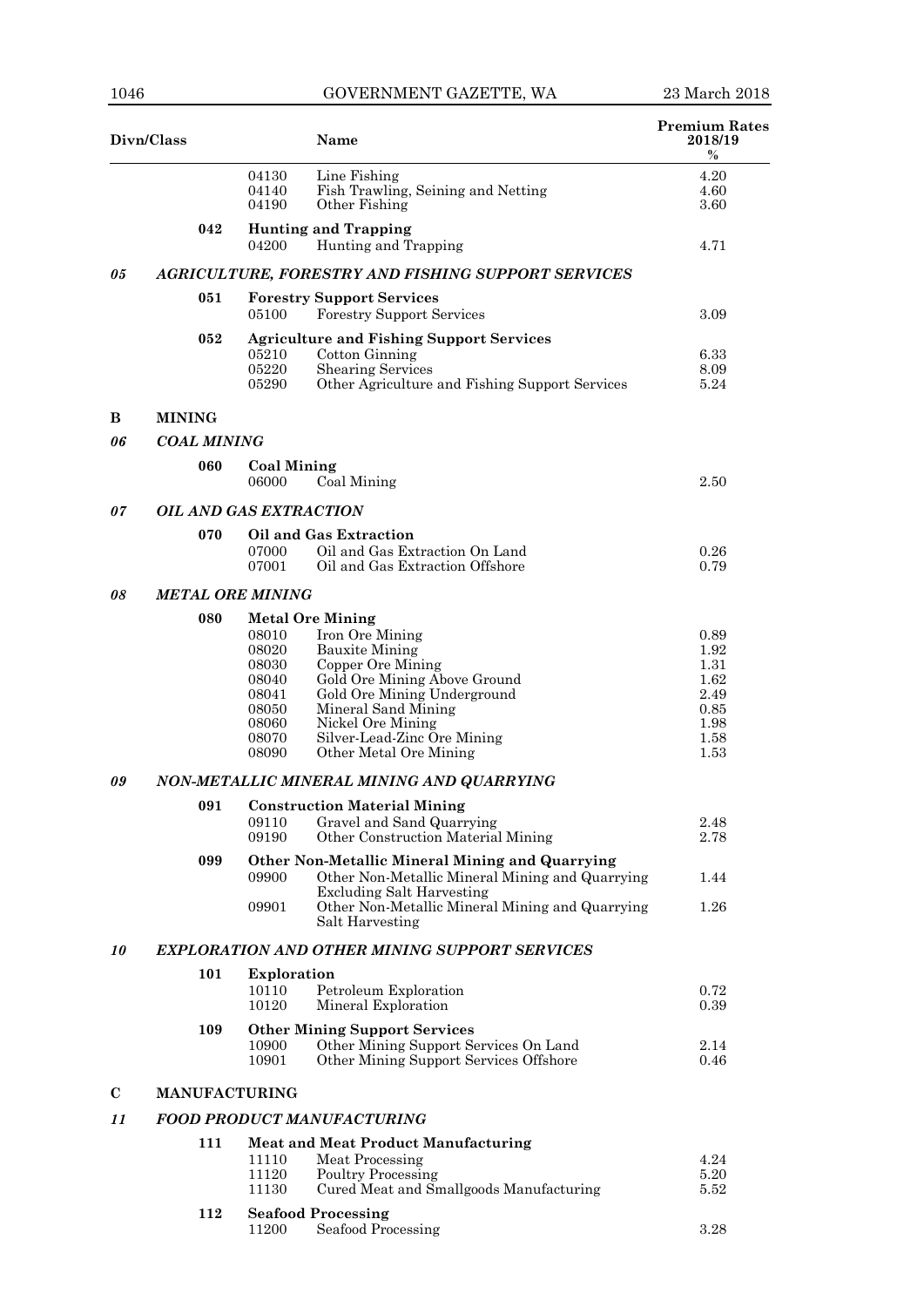| Divn/Class |     | Name                                                                                             | <b>Premium Rates</b><br>2018/19<br>$\%$ |
|------------|-----|--------------------------------------------------------------------------------------------------|-----------------------------------------|
|            | 113 | Dairy Product Manufacturing                                                                      |                                         |
|            |     | Milk and Cream Processing<br>11310                                                               | 3.27                                    |
|            |     | 11320<br>Ice Cream Manufacturing                                                                 | 3.09                                    |
|            |     | Cheese and Other Dairy Product Manufacturing<br>11330                                            | 3.10                                    |
|            | 114 | <b>Fruit and Vegetable Processing</b><br>11400<br>Fruit and Vegetable Processing                 | 3.28                                    |
|            | 115 | Oil and Fat Manufacturing<br>11500<br>Oil and Fat Manufacturing                                  | 3.18                                    |
|            | 116 | <b>Grain Mill and Cereal Product Manufacturing</b>                                               |                                         |
|            |     | 11610<br>Grain Mill Product Manufacturing<br>11620<br>Cereal, Pasta and Baking Mix Manufacturing | 3.76<br>3.82                            |
|            | 117 | <b>Bakery Product Manufacturing</b>                                                              |                                         |
|            |     | Bread Manufacturing (Factory Based)<br>11710                                                     | 3.22                                    |
|            |     | 11720<br>Cake and Pastry Manufacturing (Factory Based)                                           | 3.17                                    |
|            |     | 11730<br>Biscuit Manufacturing (Factory Based)                                                   | 2.75                                    |
|            |     | 11740<br>Bakery Product Manufacturing (Non-Factory<br>Based)                                     | 1.78                                    |
|            | 118 | <b>Sugar and Confectionery Manufacturing</b>                                                     |                                         |
|            |     | Sugar Manufacturing<br>11810                                                                     | 3.58                                    |
|            |     | 11820<br>Confectionery Manufacturing                                                             | 3.40                                    |
|            | 119 | <b>Other Food Product Manufacturing</b>                                                          |                                         |
|            |     | 11910<br>Potato, Corn and Other Crisp Manufacturing                                              | 2.77                                    |
|            |     | 11920<br>Prepared Animal and Bird Feed Manufacturing                                             | 2.77                                    |
|            |     | 11990<br>Other Food Product Manufacturing N.E.C.                                                 | 2.54                                    |
| 12         |     | <b>BEVERAGE AND TOBACCO PRODUCT MANUFACTURING</b>                                                |                                         |
|            | 121 | <b>Beverage Manufacturing</b>                                                                    |                                         |
|            |     | Soft Drink, Cordial and Syrup Manufacturing<br>12110                                             | 1.63                                    |
|            |     | 12120<br>Beer Manufacturing                                                                      | 1.57                                    |
|            |     | 12130<br>Spirit Manufacturing<br>Wine and Other Alcoholic Beverage Manufacturing<br>12140        | 2.05<br>1.74                            |
|            | 122 | <b>Cigarette and Tobacco Product Manufacturing</b>                                               |                                         |
|            |     | 12200<br>Cigarette and Tobacco Product Manufacturing                                             | 4.46                                    |
| 13         |     | TEXTILE, LEATHER, CLOTHING AND FOOTWEAR<br><b>MANUFACTURING</b>                                  |                                         |
|            |     | 131 Textile Manufacturing                                                                        |                                         |
|            |     | Wool Scouring<br>13110                                                                           | 2.24                                    |
|            |     | 13120<br>Natural Textile Manufacturing                                                           | 2.23                                    |
|            |     | Synthetic Textile Manufacturing<br>13130                                                         | 2.20                                    |
|            | 132 | Leather Tanning, Fur Dressing and Leather Product                                                |                                         |
|            |     | Manufacturing<br>13200<br>Leather Tanning, Fur Dressing and Leather<br>Product Manufacturing     | 2.25                                    |
|            | 133 | <b>Textile Product Manufacturing</b>                                                             |                                         |
|            |     | 13310<br><b>Textile Floor Covering Manufacturing</b>                                             | 2.32                                    |
|            |     | 13320<br>Rope, Cordage and Twine Manufacturing                                                   | 2.23                                    |
|            |     | Cut and Sewn Textile Product Manufacturing<br>13330                                              | 2.25                                    |
|            |     | 13340<br>Textile Finishing and Other Textile Product<br>Manufacturing                            | 2.28                                    |
|            | 134 | <b>Knitted Product Manufacturing</b><br>Knitted Product Manufacturing<br>13400                   | $2.23\,$                                |
|            |     |                                                                                                  |                                         |
|            | 135 | <b>Clothing and Footwear Manufacturing</b>                                                       |                                         |
|            |     | 13510<br>Clothing Manufacturing<br>13520<br>Footwear Manufacturing                               | 1.96<br>1.92                            |
|            |     |                                                                                                  |                                         |
| 14         |     | <b>WOOD PRODUCT MANUFACTURING</b>                                                                |                                         |
|            | 141 | <b>Log Sawmilling and Timber Dressing</b>                                                        |                                         |
|            |     | 14110<br>Log Sawmilling                                                                          | 3.89                                    |
|            |     | 14120<br>Wood Chipping                                                                           | 3.84                                    |

| 14 L LV | Log Sawmining |
|---------|---------------|
| 14190   | Wood Chinning |

| 14120 | Wood Chipping                | -3.84 |
|-------|------------------------------|-------|
| 14130 | Timber Resawing and Dressing | 4.03  |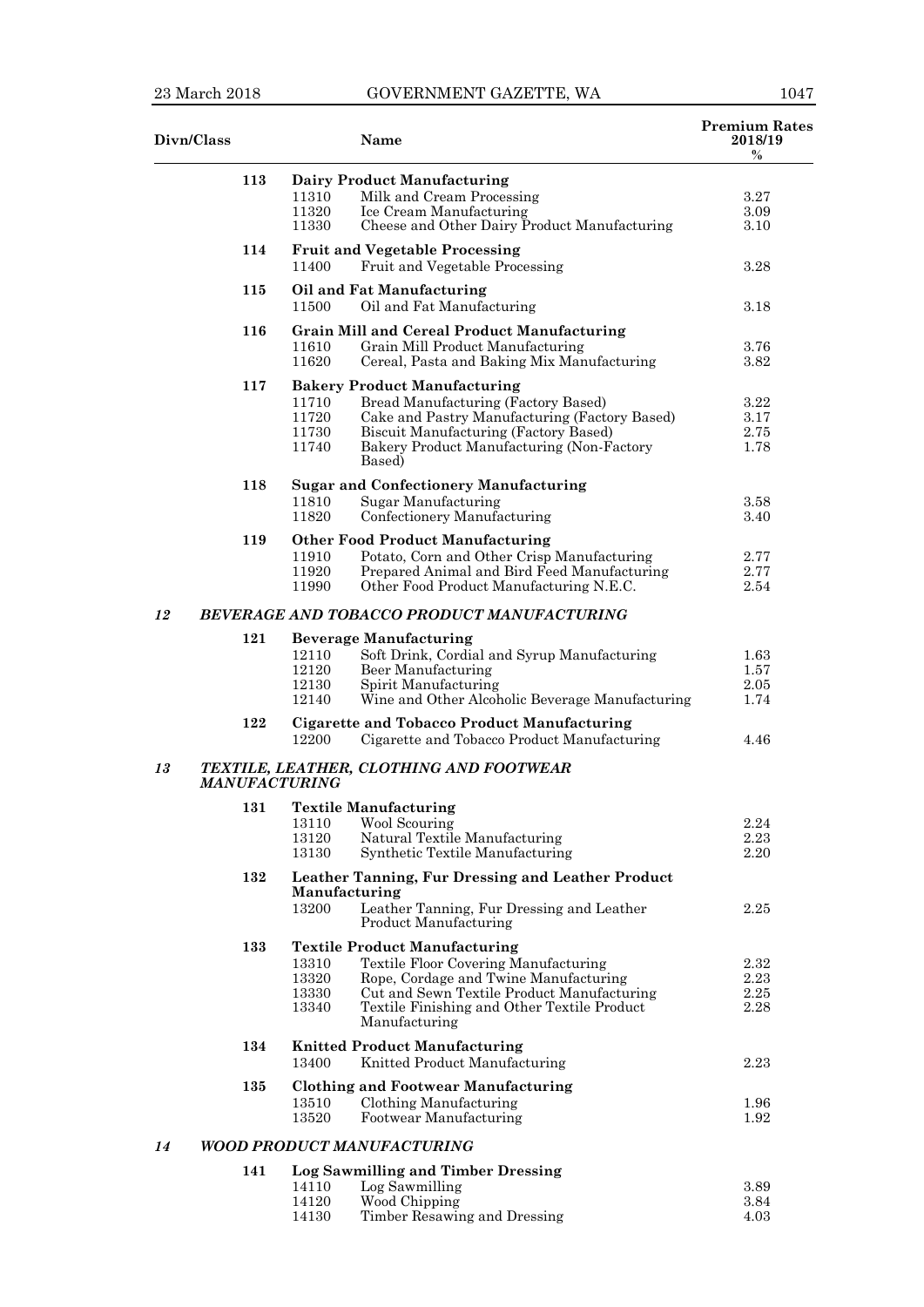2.79

| Divn/Class |                      |                                  | <b>Name</b>                                                                                                                                                                                | <b>Premium Rates</b><br>2018/19<br>$\%$ |
|------------|----------------------|----------------------------------|--------------------------------------------------------------------------------------------------------------------------------------------------------------------------------------------|-----------------------------------------|
|            | 149                  | 14910<br>14920                   | <b>Other Wood Product Manufacturing</b><br>Prefabricated Wooden Building Manufacturing<br>Wooden Structural Fitting and Component<br>Manufacturing                                         | 2.67<br>3.07                            |
|            |                      | 14930<br>14940<br>14990          | Veneer and Plywood Manufacturing<br>Reconstituted Wood Product Manufacturing<br>Other Wood Product Manufacturing N.E.C.                                                                    | $3.16\,$<br>3.51<br>3.53                |
| 15         | <b>MANUFACTURING</b> |                                  | PULP, PAPER AND CONVERTED PAPER PRODUCT                                                                                                                                                    |                                         |
|            | 151                  | 15100                            | <b>Pulp, Paper and Paperboard Manufacturing</b><br>Pulp, Paper and Paperboard Manufacturing                                                                                                | 2.47                                    |
|            | 152                  | 15210                            | <b>Converted Paper Product Manufacturing</b><br>Corrugated Paperboard and Paperboard Container<br>Manufacturing                                                                            | $2.57\,$                                |
|            |                      | 15220<br>15230<br>15240<br>15290 | Paper Bag Manufacturing<br>Paper Stationery Manufacturing<br>Sanitary Paper Product Manufacturing<br>Other Converted Paper Product Manufacturing                                           | 2.57<br>1.59<br>2.64<br>1.59            |
| 16         | MEDIA)               |                                  | PRINTING (INCLUDING THE REPRODUCTION OF RECORDED                                                                                                                                           |                                         |
|            | 161                  | 16110<br>16120                   | <b>Printing and Printing Support Services</b><br>Printing<br><b>Printing Support Services</b>                                                                                              | 1.63<br>1.52                            |
|            | 162                  | 16200                            | <b>Reproduction Of Recorded Media</b><br>Reproduction Of Recorded Media                                                                                                                    | 1.03                                    |
| 17         |                      |                                  | PETROLEUM AND COAL PRODUCT MANUFACTURING                                                                                                                                                   |                                         |
|            | 170                  | 17010                            | <b>Petroleum and Coal Product Manufacturing</b><br>Petroleum Refining and Petroleum Fuel<br>Manufacturing                                                                                  | 1.22                                    |
|            |                      | 17090                            | Other Petroleum and Coal Product Manufacturing                                                                                                                                             | 0.43                                    |
| 18         |                      |                                  | <b>BASIC CHEMICAL AND CHEMICAL PRODUCT MANUFACTURING</b>                                                                                                                                   |                                         |
|            | 181                  | 18110<br>18120<br>18130          | <b>Basic Chemical Manufacturing</b><br>Industrial Gas Manufacturing<br>Basic Organic Chemical Manufacturing<br>Basic Inorganic Chemical Manufacturing                                      | 1.66<br>2.04<br>1.37                    |
|            | 182                  | 18210                            | <b>Basic Polymer Manufacturing</b><br>Synthetic Resin and Synthetic Rubber<br>Manufacturing                                                                                                | 2.62                                    |
|            |                      | 18290                            | Other Basic Polymer Manufacturing                                                                                                                                                          | 2.15                                    |
|            | 183                  | 18310<br>18320                   | <b>Fertiliser and Pesticide Manufacturing</b><br>Fertiliser Manufacturing<br>Pesticide Manufacturing                                                                                       | 1.70<br>1.78                            |
|            | 184                  | 18410                            | <b>Pharmaceutical and Medicinal Product Manufacturing</b><br>Human Pharmaceutical and Medicinal Product                                                                                    | 1.85                                    |
|            |                      | 18420                            | Manufacturing<br>Veterinary Pharmaceutical and Medicinal Product<br>Manufacturing                                                                                                          | 1.75                                    |
|            | 185                  | Manufacturing<br>18510<br>18520  | <b>Cleaning Compound and Toiletry Preparation</b><br>Cleaning Compound Manufacturing<br>Cosmetic and Toiletry Preparation Manufacturing                                                    | 1.72<br>1.81                            |
|            | 189                  | 18910<br>18920<br>18990          | <b>Other Basic Chemical Product Manufacturing</b><br>Photographic Chemical Product Manufacturing<br><b>Explosive Manufacturing</b><br>Other Basic Chemical Product Manufacturing<br>N.E.C. | 2.01<br>2.01<br>2.20                    |
| 19         |                      |                                  | POLYMER PRODUCT AND RUBBER PRODUCT MANUFACTURING                                                                                                                                           |                                         |
|            | 191                  |                                  | <b>Polymer Product Manufacturing</b>                                                                                                                                                       |                                         |

19110 Polymer Film and Sheet Packaging Material

Manufacturing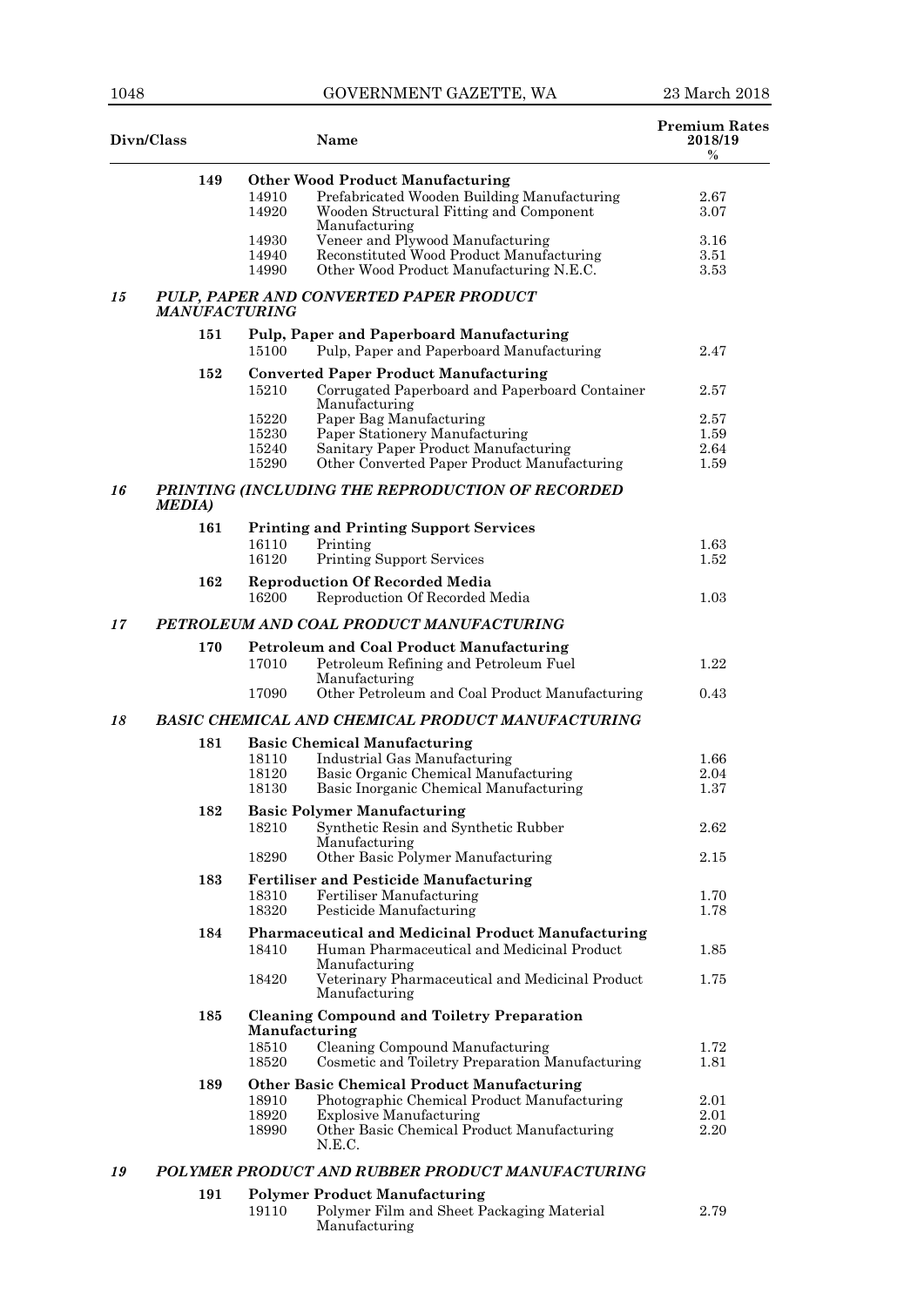|    | Divn/Class |                | Name                                                                                                                 | <b>Premium Rates</b><br>2018/19<br>$\%$ |
|----|------------|----------------|----------------------------------------------------------------------------------------------------------------------|-----------------------------------------|
|    |            | 19120          | Rigid and Semi-Rigid Polymer Product                                                                                 | 2.35                                    |
|    |            |                | Manufacturing                                                                                                        |                                         |
|    |            | 19130          | Polymer Foam Product Manufacturing                                                                                   | 2.82                                    |
|    |            | 19140          | Tyre Manufacturing                                                                                                   | 2.94                                    |
|    |            | 19150          | Adhesive Manufacturing                                                                                               | 2.33                                    |
|    |            | 19160<br>19190 | Paint and Coatings Manufacturing<br>Other Polymer Product Manufacturing                                              | 1.94<br>2.35                            |
|    |            |                |                                                                                                                      |                                         |
|    | 192        | 19200          | <b>Natural Rubber Product Manufacturing</b><br>Natural Rubber Product Manufacturing                                  | 2.94                                    |
| 20 |            |                | NON-METALLIC MINERAL PRODUCT MANUFACTURING                                                                           |                                         |
|    | 201        | 20100          | <b>Glass and Glass Product Manufacturing</b><br>Glass and Glass Product Manufacturing                                | 4.17                                    |
|    | 202        |                | <b>Ceramic Product Manufacturing</b>                                                                                 |                                         |
|    |            | 20210          | Clay Brick Manufacturing                                                                                             | 2.69                                    |
|    |            | 20290          | Other Ceramic Product Manufacturing                                                                                  | 2.72                                    |
|    |            |                |                                                                                                                      |                                         |
|    | 203        | Manufacturing  | Cement, Lime, Plaster and Concrete Product                                                                           |                                         |
|    |            | 20310          | Cement and Lime Manufacturing                                                                                        | 3.57                                    |
|    |            | 20320          | <b>Plaster Product Manufacturing</b>                                                                                 | 2.99                                    |
|    |            | 20330          | Ready-Mixed Concrete Manufacturing                                                                                   | 3.06                                    |
|    |            | 20340          | Concrete Product Manufacturing                                                                                       | 3.29                                    |
|    | 209        |                | Other Non-Metallic Mineral Product Manufacturing                                                                     |                                         |
|    |            | 20900          |                                                                                                                      |                                         |
|    |            |                | Other Non-Metallic Mineral Product Manufacturing                                                                     | 3.97                                    |
|    |            | 20901          | Excl Fibreglass, Insulation and Stone Products<br>Other Non-Metallic Mineral Product Manufacturing<br>Stone Products | 4.03                                    |
| 21 |            |                | PRIMARY METAL AND METAL PRODUCT MANUFACTURING                                                                        |                                         |
|    | 211        |                | <b>Basic Ferrous Metal Manufacturing</b>                                                                             |                                         |
|    |            | 21100          | Iron Smelting and Steel Manufacturing                                                                                | 3.77                                    |
|    | 212        |                | <b>Basic Ferrous Metal Product Manufacturing</b>                                                                     |                                         |
|    |            | 21210          | Iron and Steel Casting                                                                                               | 2.03                                    |
|    |            | 21220          | Steel Pipe and Tube Manufacturing                                                                                    | 2.24                                    |
|    | 213        |                | <b>Basic Non-Ferrous Metal Manufacturing</b>                                                                         |                                         |
|    |            | 21310          | Alumina Production                                                                                                   | 1.82                                    |
|    |            | 21320          | Aluminium Smelting                                                                                                   | 1.77                                    |
|    |            | 21330          | Copper, Silver, Lead and Zinc Smelting and                                                                           | 2.02                                    |
|    |            |                | Refining                                                                                                             |                                         |
|    | 214        | 21390          | Other Basic Non-Ferrous Metal Manufacturing                                                                          | 1.67                                    |
|    |            |                | <b>Basic Non-Ferrous Metal Product Manufacturing</b>                                                                 |                                         |
|    |            | 21410<br>21420 | Non-Ferrous Metal Casting<br>Aluminium Rolling, Drawing, Extruding                                                   | 2.30<br>2.24                            |
|    |            | 21490          | Other Basic Non-Ferrous Metal Product                                                                                | 2.19                                    |
|    |            |                | Manufacturing                                                                                                        |                                         |
| 22 |            |                | FABRICATED METAL PRODUCT MANUFACTURING                                                                               |                                         |
|    | 221        |                | <b>Iron and Steel Forging</b>                                                                                        |                                         |
|    |            | 22100          | Iron and Steel Forging                                                                                               | 2.24                                    |
|    | 222        |                | <b>Structural Metal Product Manufacturing</b>                                                                        |                                         |
|    |            | 22210          | Structural Steel Fabricating                                                                                         | 3.25                                    |
|    |            | 22220          | Prefabricated Metal Building Manufacturing                                                                           | 3.09                                    |
|    |            | 22230          | Architectural Aluminium Product Manufacturing                                                                        | 2.84                                    |
|    |            | 22240          | Metal Roof and Guttering Manufacturing (Except)                                                                      | 1.97                                    |
|    |            | 22290          | Aluminium)<br>Other Structural Metal Product Manufacturing                                                           | 3.36                                    |
|    |            |                |                                                                                                                      |                                         |
|    | 223        |                | <b>Metal Container Manufacturing</b>                                                                                 |                                         |
|    |            | 22310          | Boiler, Tank and Other Heavy Gauge Metal                                                                             | 2.89                                    |
|    |            | 22390          | Container Manufacturing<br>Other Metal Container Manufacturing                                                       | 1.97                                    |
|    | 224        |                | <b>Sheet Metal Product Manufacturing (Except Metal</b>                                                               |                                         |
|    |            |                | <b>Structural and Container Products)</b>                                                                            |                                         |
|    |            | 22400          | Sheet Metal Product Manufacturing (Except Metal                                                                      | 1.45                                    |
|    |            |                | Structural and Container Products)                                                                                   |                                         |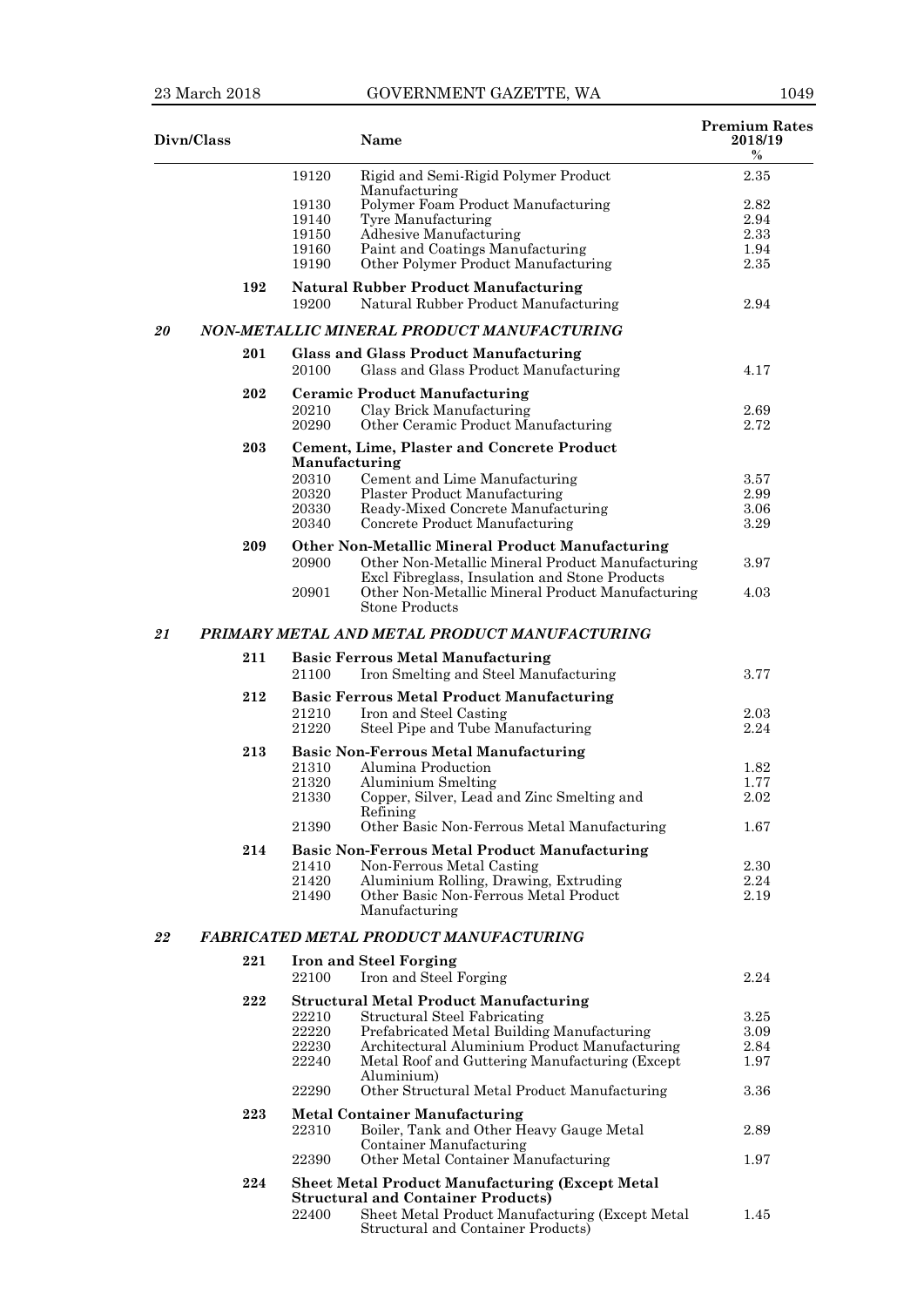|    | Divn/Class |                                           | <b>Premium Rates</b><br><b>Name</b>                                                                                                                                                                                                                                                  |                                      |
|----|------------|-------------------------------------------|--------------------------------------------------------------------------------------------------------------------------------------------------------------------------------------------------------------------------------------------------------------------------------------|--------------------------------------|
|    | 229        | 22910<br>22920<br>22930<br>22990          | <b>Other Fabricated Metal Product Manufacturing</b><br>Spring and Wire Product Manufacturing<br>Nut, Bolt, Screw and Rivet Manufacturing<br>Metal Coating and Finishing<br>Other Fabricated Metal Product Manufacturing<br>N.E.C.                                                    | 3.13<br>4.01<br>3.20<br>3.01         |
| 23 |            |                                           | TRANSPORT EQUIPMENT MANUFACTURING                                                                                                                                                                                                                                                    |                                      |
|    | $\bf 231$  | 23110<br>23120<br>23130<br>23190          | Motor Vehicle and Motor Vehicle Part Manufacturing<br>Motor Vehicle Manufacturing<br>Motor Vehicle Body and Trailer Manufacturing<br>Automotive Electrical Component Manufacturing<br>Other Motor Vehicle Parts Manufacturing                                                        | 2.86<br>3.61<br>2.95<br>3.22         |
|    | 239        | 23910<br>23920<br>23930<br>23940<br>23990 | <b>Other Transport Equipment Manufacturing</b><br>Shipbuilding and Repair Services<br>Boatbuilding and Repair Services<br>Railway Rolling Stock Manufacturing and Repair<br>Services<br>Aircraft Manufacturing and Repair Services<br>Other Transport Equipment Manufacturing N.E.C. | 1.84<br>2.94<br>1.92<br>1.05<br>1.93 |
| 24 |            |                                           | MACHINERY AND EQUIPMENT MANUFACTURING                                                                                                                                                                                                                                                |                                      |
|    | 241        | 24110<br>24120<br>24190                   | Professional and Scientific Equipment Manufacturing<br>Photographic, Optical and Ophthalmic Equipment<br>Manufacturing<br>Medical and Surgical Equipment Manufacturing<br>Other Professional and Scientific Equipment<br>Manufacturing                                               | 1.39<br>1.59<br>1.29                 |
|    | 242        | 24210<br>24220<br>24290                   | <b>Computer and Electronic Equipment Manufacturing</b><br>Computer and Electronic Office Equipment<br>Manufacturing<br>Communication Equipment Manufacturing<br>Other Electronic Equipment Manufacturing                                                                             | 1.26<br>1.12<br>0.75                 |
|    | 243        | 24310<br>24320<br>24390                   | <b>Electrical Equipment Manufacturing</b><br>Electric Cable and Wire Manufacturing<br>Electric Lighting Equipment Manufacturing<br>Other Electrical Equipment Manufacturing                                                                                                          | 1.83<br>2.31<br>1.72                 |
|    | 244        | 24410<br>24490                            | <b>Domestic Appliance Manufacturing</b><br>Whiteware Appliance Manufacturing<br>Other Domestic Appliance Manufacturing                                                                                                                                                               | 1.88<br>2.01                         |
|    | 245        | Manufacturing<br>24510<br>24520           | Pump, Compressor, Heating and Ventilation Equipment<br>Pump and Compressor Manufacturing<br>Fixed Space Heating, Cooling and Ventilation<br><b>Equipment Manufacturing</b>                                                                                                           | 2.00<br>1.63                         |
|    | 246        | 24610<br>24620<br>24630<br>24690          | <b>Specialised Machinery and Equipment Manufacturing</b><br>Agricultural Machinery and Equipment<br>Manufacturing<br>Mining and Construction Machinery Manufacturing<br>Machine Tool and Parts Manufacturing<br>Other Specialised Machinery and Equipment<br>Manufacturing           | 2.29<br>1.97<br>2.14<br>2.04         |
|    | 249        | 24910<br>24990                            | Other Machinery and Equipment Manufacturing<br>Lifting and Material Handling Equipment<br>Manufacturing<br>Other Machinery and Equipment Manufacturing<br>N.E.C.                                                                                                                     | 2.38<br>2.05                         |
| 25 |            |                                           | <b>FURNITURE AND OTHER MANUFACTURING</b>                                                                                                                                                                                                                                             |                                      |
|    | $\bf 251$  | 25110<br>25120                            | <b>Furniture Manufacturing</b><br>Wooden Furniture and Upholstered Seat<br>Manufacturing<br>Metal Furniture Manufacturing                                                                                                                                                            | 3.11<br>3.07                         |
|    |            | 25130                                     | Mattress Manufacturing                                                                                                                                                                                                                                                               | 3.58                                 |

| --------- |                               | ------ |
|-----------|-------------------------------|--------|
| 25190     | Other Furniture Manufacturing | 3.68   |
|           |                               |        |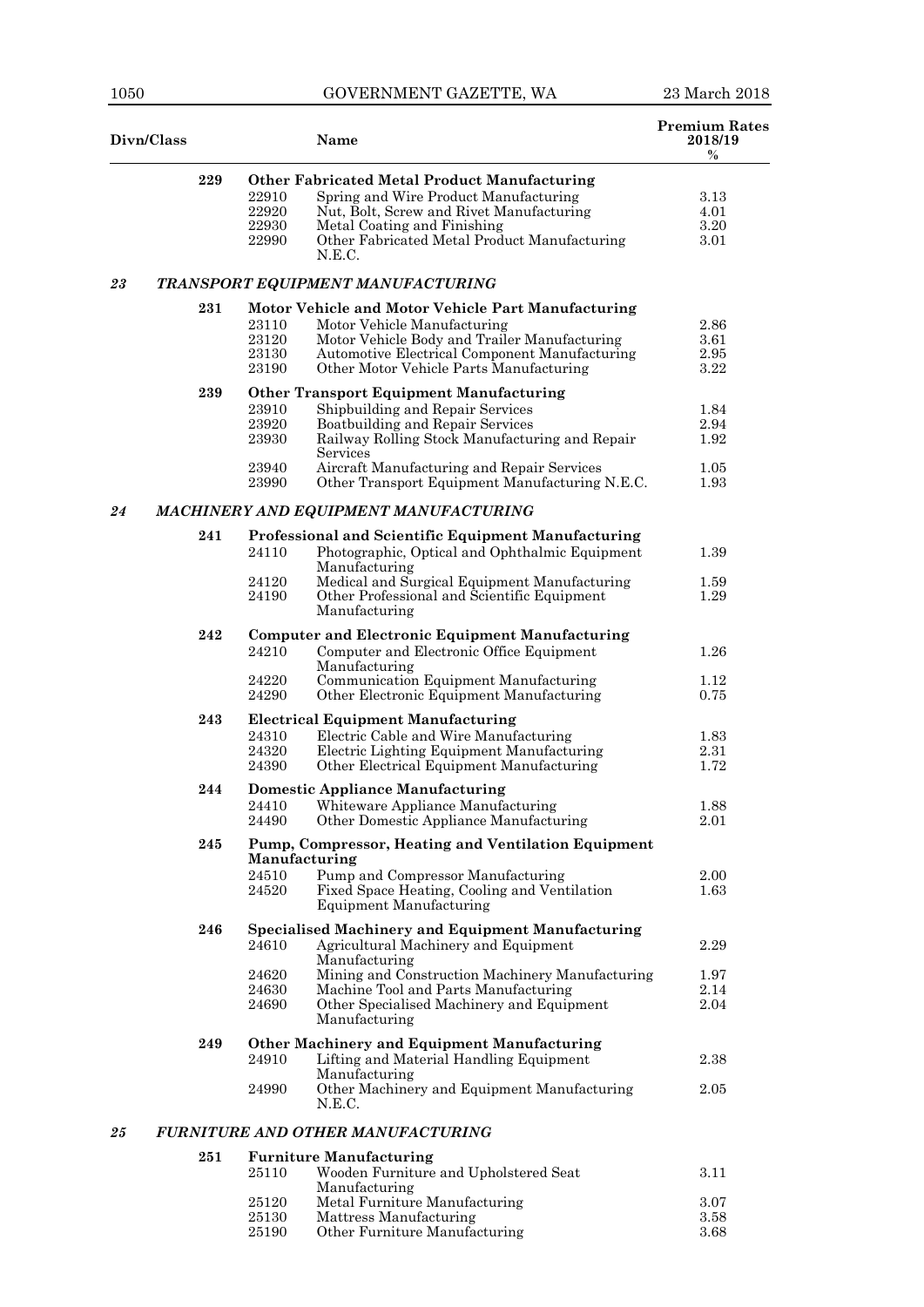| Divn/Class |                     | <b>Name</b>                                                                                                                                                                              | <b>Premium Rates</b><br>2018/19<br>$\%$ |
|------------|---------------------|------------------------------------------------------------------------------------------------------------------------------------------------------------------------------------------|-----------------------------------------|
|            | 259                 | <b>Other Manufacturing</b><br>25910<br>Jewellery and Silverware Manufacturing<br>Toy, Sporting and Recreational Product<br>25920<br>Manufacturing<br>Other Manufacturing N.E.C.<br>25990 | 2.77<br>2.91<br>2.98                    |
| D          |                     | ELECTRICITY, GAS, WATER AND WASTE SERVICES                                                                                                                                               |                                         |
| 26         |                     | <b>ELECTRICITY SUPPLY</b>                                                                                                                                                                |                                         |
|            | 261                 | <b>Electricity Generation</b><br>26110<br>Fossil Fuel Electricity Generation<br>26120<br>Hydro-Electricity Generation<br>26190<br>Other Electricity Generation                           | 0.60<br>0.60<br>0.62                    |
|            | 262                 | <b>Electricity Transmission</b><br>26200<br>Electricity Transmission                                                                                                                     | 0.48                                    |
|            | 263                 | <b>Electricity Distribution</b><br>26300<br>Electricity Distribution                                                                                                                     | 0.62                                    |
|            | 264                 | On Selling Electricity and Electricity Market Operation<br>On Selling Electricity and Electricity Market<br>26400<br>Operation                                                           | 0.62                                    |
| 27         | <b>GAS SUPPLY</b>   |                                                                                                                                                                                          |                                         |
|            | 270                 | <b>Gas Supply</b><br>27000<br>Gas Supply                                                                                                                                                 | 0.69                                    |
| 28         |                     | WATER SUPPLY, SEWERAGE AND DRAINAGE SERVICES                                                                                                                                             |                                         |
|            | 281                 | <b>Water Supply, Sewerage and Drainage Services</b><br>28110<br>Water Supply<br>28120<br>Sewerage and Drainage Services                                                                  | 0.54<br>1.58                            |
| 29         |                     | WASTE COLLECTION, TREATMENT AND DISPOSAL SERVICES                                                                                                                                        |                                         |
|            | 291                 | <b>Waste Collection Services</b><br>Solid Waste Collection Services<br>29110<br>Other Waste Collection Services<br>29190                                                                 | 4.03<br>4.03                            |
|            | 292                 | <b>Waste Treatment, Disposal and Remediation Services</b><br>29210<br>Waste Treatment and Disposal Services<br>29220<br>Waste Remediation and Materials Recovery<br>Services             | 3.22<br>2.55                            |
| Е          | <b>CONSTRUCTION</b> |                                                                                                                                                                                          |                                         |
| $30\,$     |                     | <b>BUILDING CONSTRUCTION</b>                                                                                                                                                             |                                         |
|            | 301                 | <b>Residential Building Construction</b><br>House Construction<br>30110<br>30190<br>Other Residential Building Construction                                                              | 1.36<br>0.91                            |
|            | 302                 | <b>Non-Residential Building Construction</b><br>Non-Residential Building Construction<br>30200                                                                                           | 1.48                                    |
| 31         |                     | <b>HEAVY AND CIVIL ENGINEERING CONSTRUCTION</b>                                                                                                                                          |                                         |
|            | 310                 | <b>Heavy and Civil Engineering Construction</b><br>31010<br>Road and Bridge Construction<br>Other Heavy and Civil Engineering Construction<br>31090                                      | 2.35<br>1.66                            |
| 32         |                     | <b>CONSTRUCTION SERVICES</b>                                                                                                                                                             |                                         |
|            | 321                 | <b>Land Development and Site Preparation Services</b><br>Land Development and Subdivision<br>32110<br><b>Site Preparation Services</b><br>32120                                          | 0.73<br>2.73                            |
|            | 322                 | <b>Building Structure Services</b><br>32210<br>Concreting Services<br>32220<br><b>Bricklaying Services</b><br>Roofing Services<br>32230<br>Structural Steel Erection Services<br>32240   | 3.86<br>3.03<br>4.52<br>1.73            |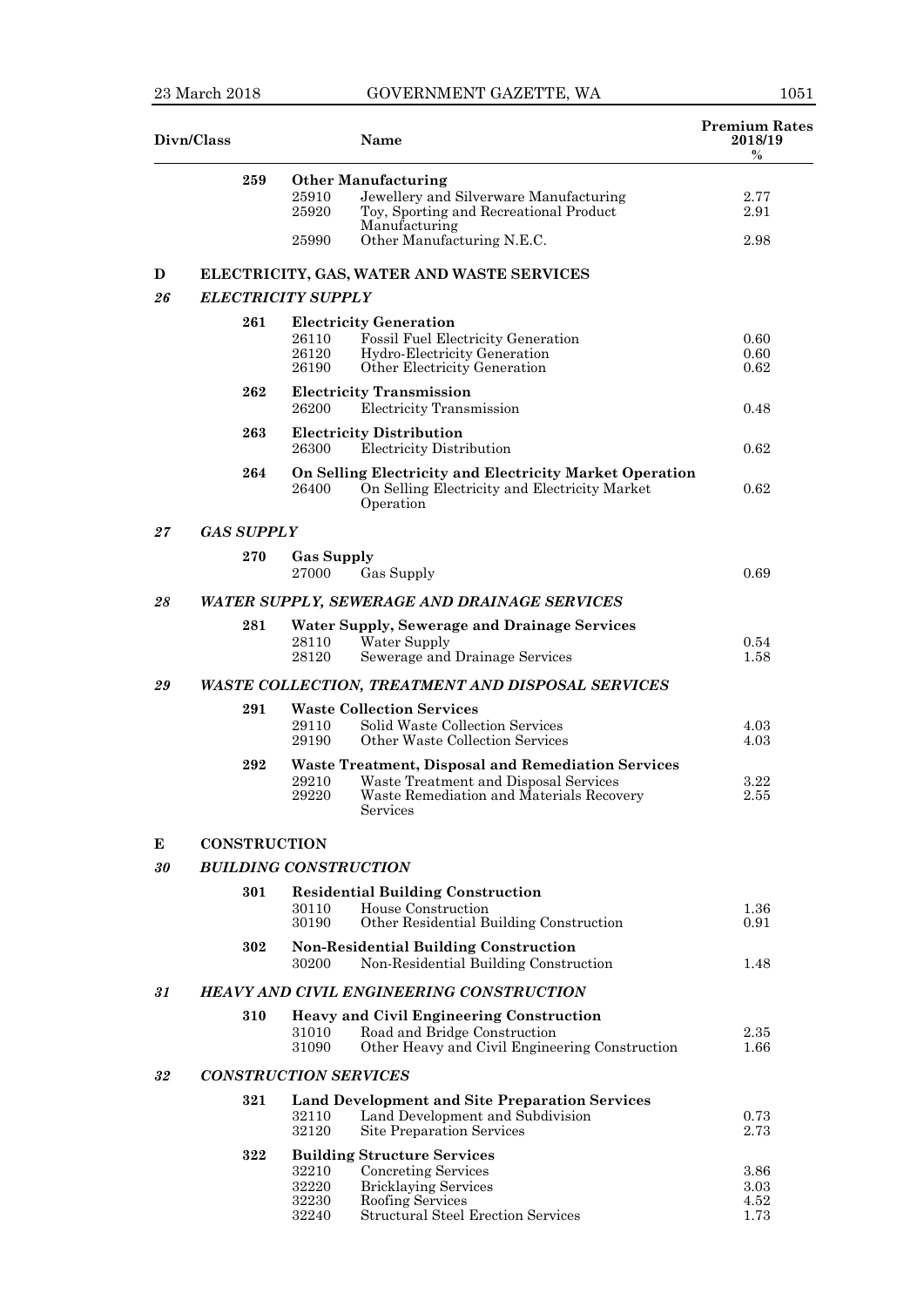| Divn/Class |     |                                           | Name                                                                                                                                                                                                                                                                                                 | <b>Premium Rates</b><br>2018/19<br>$\%$ |
|------------|-----|-------------------------------------------|------------------------------------------------------------------------------------------------------------------------------------------------------------------------------------------------------------------------------------------------------------------------------------------------------|-----------------------------------------|
|            | 323 | 32310<br>32320<br>32330<br>32340<br>32390 | <b>Building Installation Services</b><br><b>Plumbing Services</b><br>Electrical Services<br>Air Conditioning and Heating Services<br>Fire and Security Alarm Installation Services<br>Other Building Installation Services                                                                           | 2.75<br>1.42<br>2.12<br>1.88<br>2.55    |
|            | 324 | 32410<br>32420<br>32430<br>32440<br>32450 | <b>Building Completion Services</b><br>Plastering and Ceiling Services<br><b>Carpentry Services</b><br>Tiling and Carpeting Services<br>Painting and Decorating Services<br><b>Glazing Services</b>                                                                                                  | 4.97<br>4.81<br>3.98<br>3.53<br>4.38    |
|            | 329 | 32910<br>32920<br>32990                   | <b>Other Construction Services</b><br>Landscape Construction Services<br>Hire Of Construction Machinery With Operator<br>Other Construction Services N.E.C.                                                                                                                                          | 3.17<br>2.18<br>2.24                    |
| F          |     | <b>WHOLESALE TRADE</b>                    |                                                                                                                                                                                                                                                                                                      |                                         |
| 33         |     |                                           | <b>BASIC MATERIAL WHOLESALING</b>                                                                                                                                                                                                                                                                    |                                         |
|            | 331 | 33110<br>33120<br>33190                   | <b>Agricultural Product Wholesaling</b><br>Wool Wholesaling<br>Cereal Grain Wholesaling<br>Other Agricultural Product Wholesaling                                                                                                                                                                    | 2.35<br>2.31<br>2.03                    |
|            | 332 | 33210<br>33220<br>33230                   | Mineral, Metal and Chemical Wholesaling<br>Petroleum Product Wholesaling<br>Metal and Mineral Wholesaling<br>Industrial and Agricultural Chemical Product<br>Wholesaling                                                                                                                             | 2.22<br>2.54<br>1.96                    |
|            | 333 | 33310<br>33320<br>33390                   | <b>Timber and Hardware Goods Wholesaling</b><br>Timber Wholesaling<br>Plumbing Goods Wholesaling<br>Other Hardware Goods Wholesaling                                                                                                                                                                 | 1.75<br>1.62<br>1.82                    |
| 34         |     |                                           | MACHINERY AND EQUIPMENT WHOLESALING                                                                                                                                                                                                                                                                  |                                         |
|            | 341 | Wholesaling                               | <b>Specialised Industrial Machinery and Equipment</b>                                                                                                                                                                                                                                                |                                         |
|            |     | 34110<br>34190                            | Agricultural and Construction Machinery<br>Wholesaling<br>Other Specialised Industrial Machinery and<br><b>Equipment Wholesaling</b>                                                                                                                                                                 | 1.58<br>1.21                            |
|            | 349 | 34910<br>34920<br>34930<br>34940<br>34990 | <b>Other Machinery and Equipment Wholesaling</b><br>Professional and Scientific Goods Wholesaling<br>Computer and Computer Peripheral Wholesaling<br>Telecommunication Goods Wholesaling<br>Other Electrical and Electronic Goods Wholesaling<br>Other Machinery and Equipment Wholesaling<br>N.E.C. | 0.61<br>0.67<br>0.63<br>0.63<br>1.08    |
| 35         |     |                                           | <b>MOTOR VEHICLE AND MOTOR VEHICLE PARTS WHOLESALING</b>                                                                                                                                                                                                                                             |                                         |
|            | 350 | 35010<br>35020<br>35030<br>35040<br>35050 | Motor Vehicle and Motor Vehicle Parts Wholesaling<br>Car Wholesaling<br>Commercial Vehicle Wholesaling<br>Trailer and Other Motor Vehicle Wholesaling<br>Motor Vehicle New Parts Wholesaling<br>Motor Vehicle Dismantling and Used Parts<br>Wholesaling                                              | 1.26<br>1.34<br>1.26<br>1.61<br>1.56    |
| 36         |     |                                           | GROCERY, LIQUOR AND TOBACCO PRODUCT WHOLESALING                                                                                                                                                                                                                                                      |                                         |
|            | 360 | 36010<br>36020<br>36030<br>36040          | Grocery, Liquor and Tobacco Product Wholesaling<br>General Line Grocery Wholesaling<br>Meat, Poultry and Smallgoods Wholesaling<br>Dairy Produce Wholesaling<br>Fish and Seafood Wholesaling                                                                                                         | 2.06<br>2.74<br>2.68<br>2.44            |

Fruit and Vegetable Wholesaling 2.46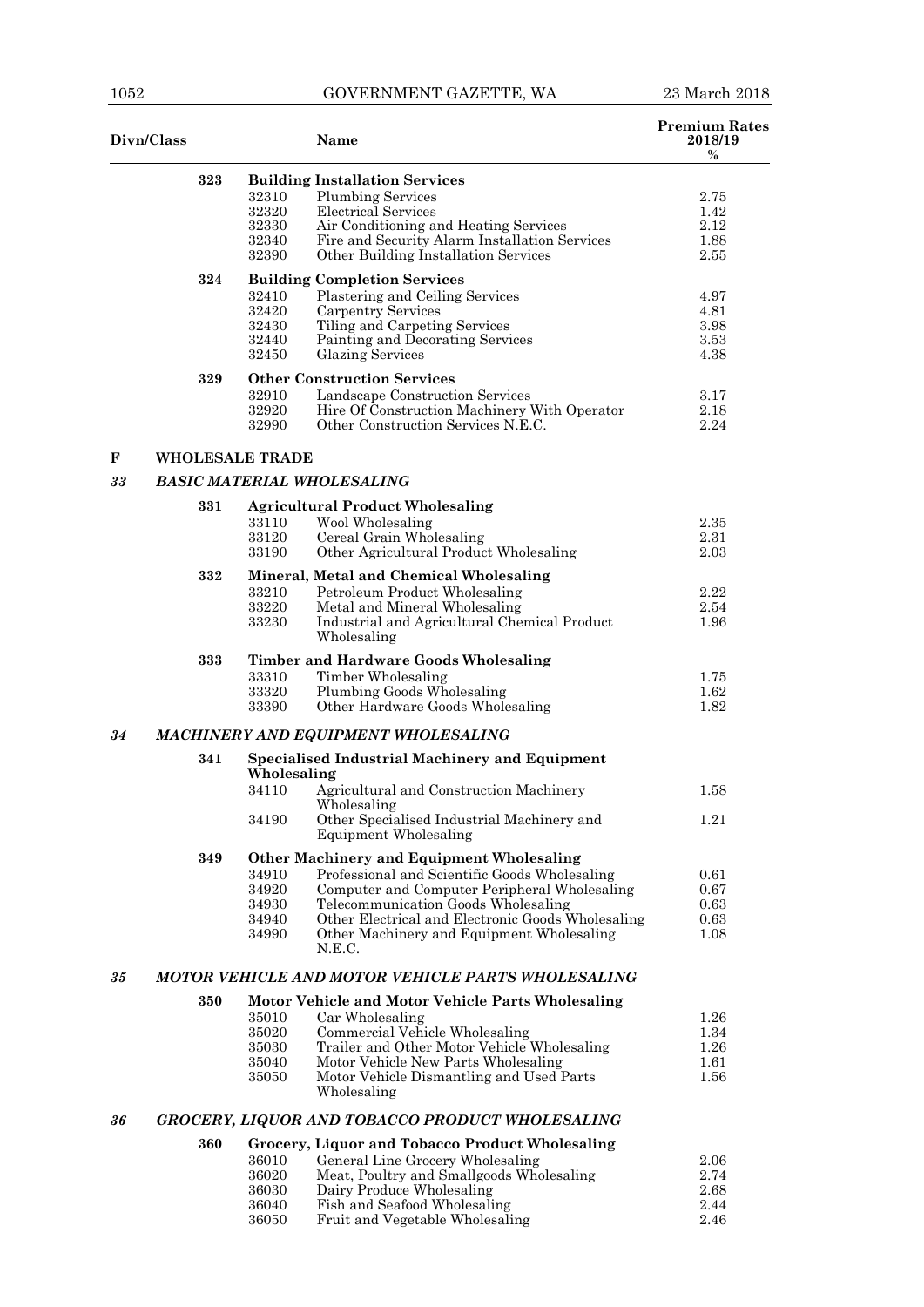|    | Divn/Class            |                                | Name                                                                                                  | <b>Premium Rates</b><br>2018/19<br>$\%$ |
|----|-----------------------|--------------------------------|-------------------------------------------------------------------------------------------------------|-----------------------------------------|
|    |                       | 36060<br>36090                 | Liquor and Tobacco Product Wholesaling<br>Other Grocery Wholesaling                                   | 1.78<br>1.98                            |
| 37 |                       |                                | <b>OTHER GOODS WHOLESALING</b>                                                                        |                                         |
|    | 371                   |                                | <b>Textile, Clothing and Footwear Wholesaling</b>                                                     |                                         |
|    |                       | 37110<br>37120                 | <b>Textile Product Wholesaling</b><br>Clothing and Footwear Wholesaling                               | 1.39<br>1.26                            |
|    | 372                   | 37200                          | <b>Pharmaceutical and Toiletry Goods Wholesaling</b><br>Pharmaceutical and Toiletry Goods Wholesaling | 1.16                                    |
|    | 373                   | Wholesaling                    | <b>Furniture, Floor Covering and Other Goods</b>                                                      |                                         |
|    |                       | 37310                          | Furniture and Floor Covering Wholesaling                                                              | 2.57                                    |
|    |                       | 37320                          | Jewellery and Watch Wholesaling                                                                       | 1.44                                    |
|    |                       | 37330<br>37340                 | Kitchen and Diningware Wholesaling<br>Toy and Sporting Goods Wholesaling                              | 3.52<br>1.20                            |
|    |                       | 37350                          | Book and Magazine Wholesaling                                                                         | 1.46                                    |
|    |                       | 37360                          | Paper Product Wholesaling                                                                             | 1.35                                    |
|    |                       | 37390                          | Other Goods Wholesaling N.E.C.                                                                        | 1.57                                    |
| 38 |                       |                                | <b>COMMISSION-BASED WHOLESALING</b>                                                                   |                                         |
|    | 380                   |                                | <b>Commission-Based Wholesaling</b>                                                                   |                                         |
|    |                       | 38000                          | Commission-Based Wholesaling                                                                          | 1.28                                    |
| G  | <b>RETAIL TRADE</b>   |                                |                                                                                                       |                                         |
| 39 |                       |                                | MOTOR VEHICLE AND MOTOR VEHICLE PARTS RETAILING                                                       |                                         |
|    | 391                   |                                | <b>Motor Vehicle Retailing</b>                                                                        |                                         |
|    |                       | 39110                          | Car Retailing                                                                                         | 1.06                                    |
|    |                       | 39120                          | Motor Cycle Retailing                                                                                 | 1.26                                    |
|    |                       | 39130                          | Trailer and Other Motor Vehicle Retailing                                                             | 1.34                                    |
|    | 392                   | 39210<br>39220                 | <b>Motor Vehicle Parts and Tyre Retailing</b><br>Motor Vehicle Parts Retailing<br>Tyre Retailing      | 1.61<br>2.98                            |
| 40 | <b>FUEL RETAILING</b> |                                |                                                                                                       |                                         |
|    | 400                   | <b>Fuel Retailing</b><br>40000 | <b>Fuel Retailing</b>                                                                                 | 1.93                                    |
| 41 | <b>FOOD RETAILING</b> |                                |                                                                                                       |                                         |
|    | 411                   |                                | <b>Supermarket and Grocery Stores</b>                                                                 |                                         |
|    |                       | 41100                          | Supermarket and Grocery Stores                                                                        | 2.40                                    |
|    | 412                   | 41210                          | <b>Specialised Food Retailing</b><br>Fresh Meat and Poultry Retailing Excludes Fish                   | 2.28                                    |
|    |                       | 41211                          | Retailing<br><b>Fish Retailing</b>                                                                    |                                         |
|    |                       | 41220                          | Fruit and Vegetable Retailing                                                                         | 1.45<br>1.50                            |
|    |                       | 41230                          | Liquor Retailing                                                                                      | 1.45                                    |
|    |                       | 41290                          | Other Specialised Food Retailing                                                                      | 1.66                                    |
| 42 |                       |                                | <b>OTHER STORE-BASED RETAILING</b>                                                                    |                                         |
|    | 421                   |                                | <b>Furniture, Floor Coverings, Houseware and Textile</b><br><b>Goods Retailing</b>                    |                                         |
|    |                       | 42110                          | <b>Furniture Retailing</b>                                                                            | 2.52                                    |
|    |                       | 42120                          | Floor Coverings Retailing                                                                             | 1.83                                    |
|    |                       | 42130<br>42140                 | Houseware Retailing<br>Manchester and Other Textile Goods Retailing                                   | 1.84<br>2.03                            |
|    | 422                   |                                | <b>Electrical and Electronic Goods Retailing</b>                                                      |                                         |
|    |                       | 42210                          | Electrical, Electronic and Gas Appliance Retailing                                                    | 1.29                                    |
|    |                       | 42220                          | Computer and Computer Peripheral Retailing                                                            | 1.16                                    |
|    |                       | 42290                          | Other Electrical and Electronic Goods Retailing                                                       | 0.63                                    |
|    | 423                   |                                | Hardware, Building and Garden Supplies Retailing                                                      |                                         |
|    |                       | 42310                          | Hardware and Building Supplies Retailing                                                              | 1.75                                    |
|    |                       | 42320                          | Garden Supplies Retailing                                                                             | 1.64                                    |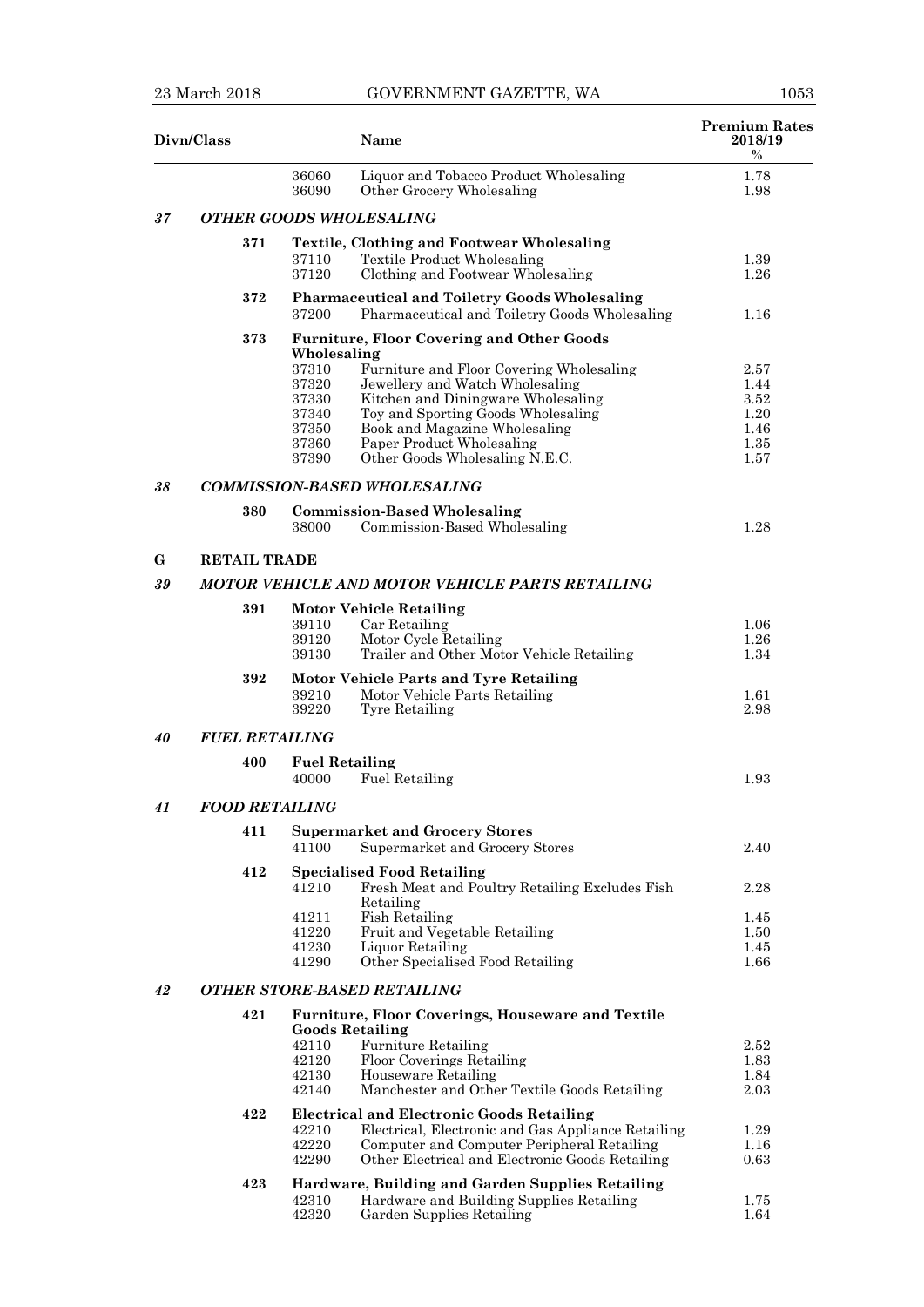| Divn/Class |                       | <b>Name</b>                                                                                                                                                                                                                                        | <b>Premium Rates</b><br>2018/19<br>$\%$ |  |  |  |
|------------|-----------------------|----------------------------------------------------------------------------------------------------------------------------------------------------------------------------------------------------------------------------------------------------|-----------------------------------------|--|--|--|
|            | 424                   | <b>Recreational Goods Retailing</b><br>42410<br>Sport and Camping Equipment Retailing<br>42420<br>Entertainment Media Retailing<br>42430<br>Toy and Game Retailing<br>42440<br>Newspaper and Book Retailing<br>Marine Equipment Retailing<br>42450 | 1.05<br>1.07<br>0.89<br>1.00<br>1.22    |  |  |  |
|            | 425                   | <b>Clothing, Footwear and Personal Accessory Retailing</b><br>Clothing Retailing<br>42510<br>42520<br>Footwear Retailing<br>Watch and Jewellery Retailing<br>42530                                                                                 | 1.49<br>1.25<br>1.00                    |  |  |  |
|            | 426                   | Other Personal Accessory Retailing<br>42590<br><b>Department Stores</b><br>42600<br><b>Department Stores</b>                                                                                                                                       | 1.38<br>1.78                            |  |  |  |
|            | 427                   | Pharmaceutical and Other Store-Based Retailing<br>42710<br>Pharmaceutical, Cosmetic and Toiletry Goods<br>Retailing                                                                                                                                | 0.70                                    |  |  |  |
|            |                       | <b>Stationery Goods Retailing</b><br>42720<br>Antique and Used Goods Retailing<br>42730<br>42740<br>Flower Retailing<br>Other Store-Based Retailing N.E.C.<br>42790                                                                                | 1.02<br>1.12<br>1.29<br>1.33            |  |  |  |
| 43         |                       | NON-STORE RETAILING AND RETAIL COMMISSION-BASED<br><b>BUYING AND/OR SELLING</b>                                                                                                                                                                    |                                         |  |  |  |
|            | 431                   | <b>Non-Store Retailing</b><br>43100<br>Non-Store Retailing                                                                                                                                                                                         | 1.39                                    |  |  |  |
|            | 432                   | <b>Retail Commission-Based Buying and/or Selling</b><br>Retail Commission-Based Buying and/or Selling<br>43200                                                                                                                                     | 1.38                                    |  |  |  |
| н          |                       | <b>ACCOMMODATION AND FOOD SERVICES</b>                                                                                                                                                                                                             |                                         |  |  |  |
| 44         | <b>ACCOMMODATION</b>  |                                                                                                                                                                                                                                                    |                                         |  |  |  |
|            | 440                   | Accommodation<br>Accommodation<br>44000                                                                                                                                                                                                            | 2.25                                    |  |  |  |
| 45         |                       | <b>FOOD AND BEVERAGE SERVICES</b>                                                                                                                                                                                                                  |                                         |  |  |  |
|            | 451                   | <b>Cafes, Restaurants and Takeaway Food Services</b><br>45110<br>Cafes and Restaurants<br>45120<br>Takeaway Food Services<br>45130<br>Catering Services                                                                                            | 1.81<br>1.26<br>2.22                    |  |  |  |
|            | 452                   | <b>Pubs, Taverns and Bars</b><br>Pubs, Taverns and Bars<br>45200                                                                                                                                                                                   | 1.30                                    |  |  |  |
|            | 453                   | Clubs (Hospitality)<br>Clubs (Hospitality)<br>45300                                                                                                                                                                                                | 1.49                                    |  |  |  |
| 1          |                       | TRANSPORT, POSTAL AND WAREHOUSING                                                                                                                                                                                                                  |                                         |  |  |  |
| 46         | <b>ROAD TRANSPORT</b> |                                                                                                                                                                                                                                                    |                                         |  |  |  |
|            | 461                   | <b>Road Freight Transport</b><br>46100<br>Road Freight Transport                                                                                                                                                                                   | 4.65                                    |  |  |  |
|            | 462                   | <b>Road Passenger Transport</b><br>46210<br>Interurban and Rural Bus Transport<br>46220<br>Urban Bus Transport (Including Tramway)<br>46230<br>Taxi and Other Road Transport                                                                       | 2.49<br>1.88<br>2.14                    |  |  |  |
| 47         | <b>RAIL TRANSPORT</b> |                                                                                                                                                                                                                                                    |                                         |  |  |  |
|            | 471                   | <b>Rail Freight Transport</b><br>Rail Freight Transport<br>47100                                                                                                                                                                                   | 1.84                                    |  |  |  |
|            | 472                   | <b>Rail Passenger Transport</b><br>Rail Passenger Transport<br>47200                                                                                                                                                                               | $2.49\,$                                |  |  |  |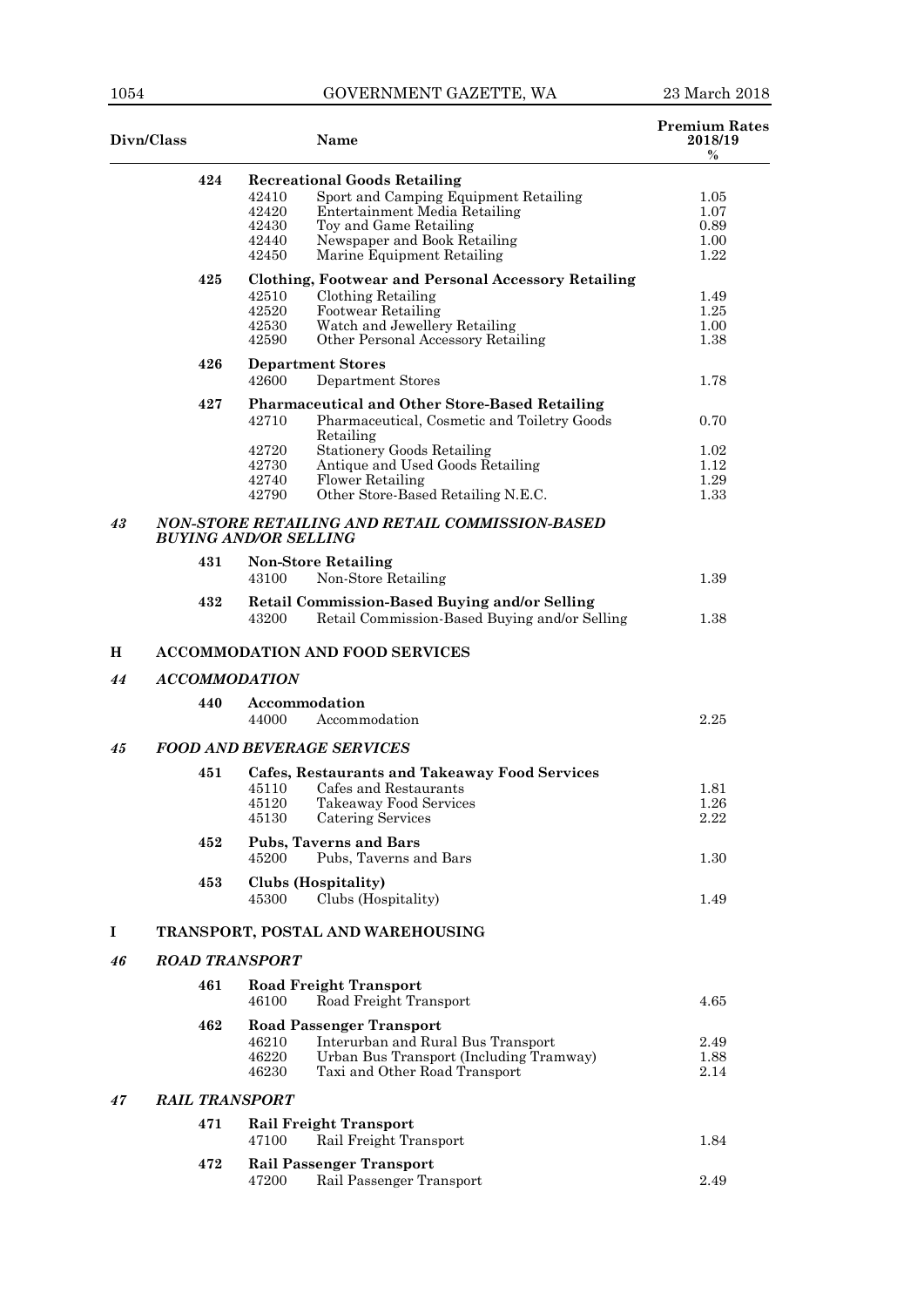## 23 March 2018 GOVERNMENT GAZETTE, WA 1055

| Divn/Class |                                                   |                                           | Name                                                                                                                                                                                                                                                     | <b>Premium Rates</b><br>2018/19<br>$\%$ |  |
|------------|---------------------------------------------------|-------------------------------------------|----------------------------------------------------------------------------------------------------------------------------------------------------------------------------------------------------------------------------------------------------------|-----------------------------------------|--|
| 48         | <b>WATER TRANSPORT</b>                            |                                           |                                                                                                                                                                                                                                                          |                                         |  |
|            | 481                                               | 48100                                     | <b>Water Freight Transport</b><br>Water Freight Transport                                                                                                                                                                                                | 1.59                                    |  |
|            | 482                                               | 48200                                     | <b>Water Passenger Transport</b><br>Water Passenger Transport                                                                                                                                                                                            | 1.94                                    |  |
| 49         | <b>AIR AND SPACE TRANSPORT</b>                    |                                           |                                                                                                                                                                                                                                                          |                                         |  |
|            | 490                                               | 49000                                     | <b>Air and Space Transport</b><br>Air and Space Transport                                                                                                                                                                                                | 1.39                                    |  |
| 50         | <b>OTHER TRANSPORT</b>                            |                                           |                                                                                                                                                                                                                                                          |                                         |  |
|            | 501                                               | 50100                                     | <b>Scenic and Sightseeing Transport</b><br>Scenic and Sightseeing Transport                                                                                                                                                                              | 2.04                                    |  |
|            | 502                                               | 50210<br>50290                            | <b>Pipeline and Other Transport</b><br>Pipeline Transport<br>Other Transport N.E.C.                                                                                                                                                                      | 1.09<br>1.25                            |  |
| 51         |                                                   |                                           | <b>POSTAL AND COURIER PICK-UP AND DELIVERY SERVICES</b>                                                                                                                                                                                                  |                                         |  |
|            | 510                                               | 51010<br>51020                            | Postal and Courier Pick-Up and Delivery Services<br>Postal Services<br>Courier Pick-Up and Delivery Services                                                                                                                                             | 1.94<br>2.62                            |  |
| 52         |                                                   |                                           | <b>TRANSPORT SUPPORT SERVICES</b>                                                                                                                                                                                                                        |                                         |  |
|            | 521                                               | 52110<br>52120<br>52190<br>52191          | <b>Water Transport Support Services</b><br><b>Stevedoring Services</b><br>Port and Water Transport Terminal Operations<br>Other Water Transport Support Services Excludes<br>Marine Salvage Service<br>Marine Salvage Service                            | 2.46<br>1.46<br>1.63<br>1.66            |  |
|            | 522                                               |                                           | <b>Airport Operations and Other Air Transport Support</b>                                                                                                                                                                                                |                                         |  |
|            |                                                   | <b>Services</b><br>52200                  | Airport Operations and Other Air Transport<br><b>Support Services</b>                                                                                                                                                                                    | 1.32                                    |  |
|            | 529                                               | 52910<br>52920<br>52990                   | <b>Other Transport Support Services</b><br><b>Customs Agency Services</b><br>Freight Forwarding Services<br>Other Transport Support Services N.E.C.                                                                                                      | 1.15<br>1.21<br>2.10                    |  |
| 53         |                                                   |                                           | <b>WAREHOUSING AND STORAGE SERVICES</b>                                                                                                                                                                                                                  |                                         |  |
|            | 530                                               | 53010<br>53090                            | <b>Warehousing and Storage Services</b><br>Grain Storage Services<br>Other Warehousing and Storage Services                                                                                                                                              | 1.15<br>1.13                            |  |
| J          |                                                   |                                           | INFORMATION MEDIA AND TELECOMMUNICATIONS                                                                                                                                                                                                                 |                                         |  |
| 54         | PUBLISHING (EXCEPT INTERNET AND MUSIC PUBLISHING) |                                           |                                                                                                                                                                                                                                                          |                                         |  |
|            | 541                                               | 54110<br>54120<br>54130<br>54140<br>54190 | Newspaper, Periodical, Book and Directory Publishing<br>Newspaper Publishing<br>Magazine and Other Periodical Publishing<br><b>Book Publishing</b><br>Directory and Mailing List Publishing<br>Other Publishing (Except Software, Music and<br>Internet) | 0.72<br>1.03<br>0.89<br>0.38<br>0.80    |  |
|            | 542                                               | 54200                                     | <b>Software Publishing</b><br>Software Publishing                                                                                                                                                                                                        | 0.26                                    |  |
| 55         |                                                   |                                           | <b>MOTION PICTURE AND SOUND RECORDING ACTIVITIES</b>                                                                                                                                                                                                     |                                         |  |
|            | 551                                               | 55110<br>55120<br>55130<br>55140          | <b>Motion Picture and Video Activities</b><br>Motion Picture and Video Production<br>Motion Picture and Video Distribution<br>Motion Picture Exhibition<br>Post-Production Services and Other Motion Picture<br>and Video Activities                     | 0.42<br>0.46<br>0.47<br>0.42            |  |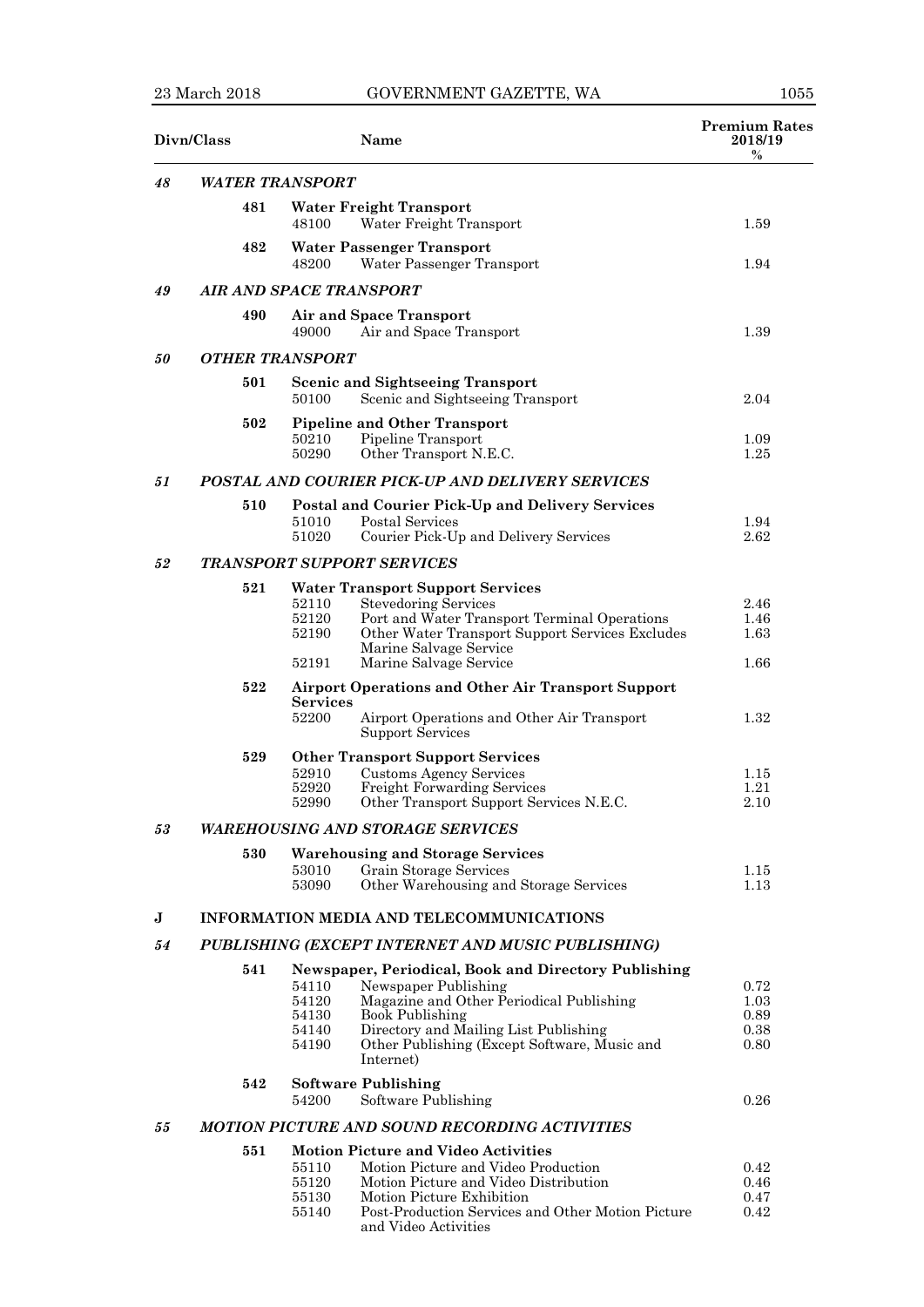| Divn/Class |                       | <b>Name</b>                                                                                                                                                                                           | <b>Premium Rates</b><br>2018/19<br>$\%$ |  |
|------------|-----------------------|-------------------------------------------------------------------------------------------------------------------------------------------------------------------------------------------------------|-----------------------------------------|--|
|            | 552                   | <b>Sound Recording and Music Publishing</b><br>Music Publishing<br>55210<br>Music and Other Sound Recording Activities<br>55220                                                                       | 0.76<br>0.30                            |  |
| 56         |                       | <b>BROADCASTING (EXCEPT INTERNET)</b>                                                                                                                                                                 |                                         |  |
|            | 561                   | <b>Radio Broadcasting</b><br>56100<br>Radio Broadcasting                                                                                                                                              | 0.32                                    |  |
|            | 562                   | <b>Television Broadcasting</b><br>Free-To-Air Television Broadcasting<br>56210<br>Cable and Other Subscription Broadcasting<br>56220                                                                  | 0.41<br>0.41                            |  |
| 57         |                       | <b>INTERNET PUBLISHING AND BROADCASTING</b>                                                                                                                                                           |                                         |  |
|            | 570                   | <b>Internet Publishing and Broadcasting</b><br>Internet Publishing and Broadcasting<br>57000                                                                                                          | 0.42                                    |  |
| 58         |                       | <b>TELECOMMUNICATIONS SERVICES</b>                                                                                                                                                                    |                                         |  |
|            | 580                   | <b>Telecommunications Services</b><br>58010<br>Wired Telecommunications Network Operation<br>Other Telecommunications Network Operation<br>58020<br>Other Telecommunications Services<br>58090        | 0.64<br>0.48<br>0.56                    |  |
| 59         |                       | <b>INTERNET SERVICE PROVIDERS, WEB SEARCH PORTALS AND</b><br><b>DATA PROCESSING SERVICES</b>                                                                                                          |                                         |  |
|            | 591                   | <b>Internet Service Providers and Web Search Portals</b><br>Internet Service Providers and Web Search Portals<br>59100                                                                                | 0.30                                    |  |
|            | 592                   | Data Processing, Web Hosting and Electronic<br><b>Information Storage</b><br>Data Processing and Web Hosting Services<br>59210<br>Electronic Information Storage Services<br>59220                    | 0.29<br>0.26                            |  |
| 60         |                       | <b>LIBRARY AND OTHER INFORMATION SERVICES</b>                                                                                                                                                         |                                         |  |
|            | 601                   | <b>Libraries and Archives</b><br>Libraries and Archives<br>60100                                                                                                                                      | 0.98                                    |  |
|            | 602                   | <b>Other Information Services</b><br>Other Information Services<br>60200                                                                                                                              | 1.11                                    |  |
| K          |                       | <b>FINANCIAL AND INSURANCE SERVICES</b>                                                                                                                                                               |                                         |  |
| 62         | <i><b>FINANCE</b></i> |                                                                                                                                                                                                       |                                         |  |
|            | 621                   | <b>Central Banking</b><br>62100<br>Central Banking                                                                                                                                                    | 0.32                                    |  |
|            | 622                   | <b>Depository Financial Intermediation</b><br>62210<br>Banking<br>62220<br><b>Building Society Operation</b><br>62230<br>Credit Union Operation<br>Other Depository Financial Intermediation<br>62290 | $0.41\,$<br>0.35<br>0.31<br>0.33        |  |
|            | 623                   | <b>Non-Depository Financing</b><br>Non-Depository Financing<br>62300                                                                                                                                  | 0.26                                    |  |
|            | 624                   | <b>Financial Asset Investing</b><br>62400<br>Financial Asset Investing                                                                                                                                | 0.28                                    |  |
| 63         |                       | <b>INSURANCE AND SUPERANNUATION FUNDS</b>                                                                                                                                                             |                                         |  |
|            | 631                   | Life Insurance<br>63100<br>Life Insurance                                                                                                                                                             | 0.30                                    |  |
|            | 632                   | <b>Health and General Insurance</b><br>63210<br>Health Insurance<br>63220<br>General Insurance                                                                                                        | 0.52<br>0.61                            |  |
|            | 633                   | <b>Superannuation Funds</b><br>63300<br>Superannuation Funds                                                                                                                                          | 0.29                                    |  |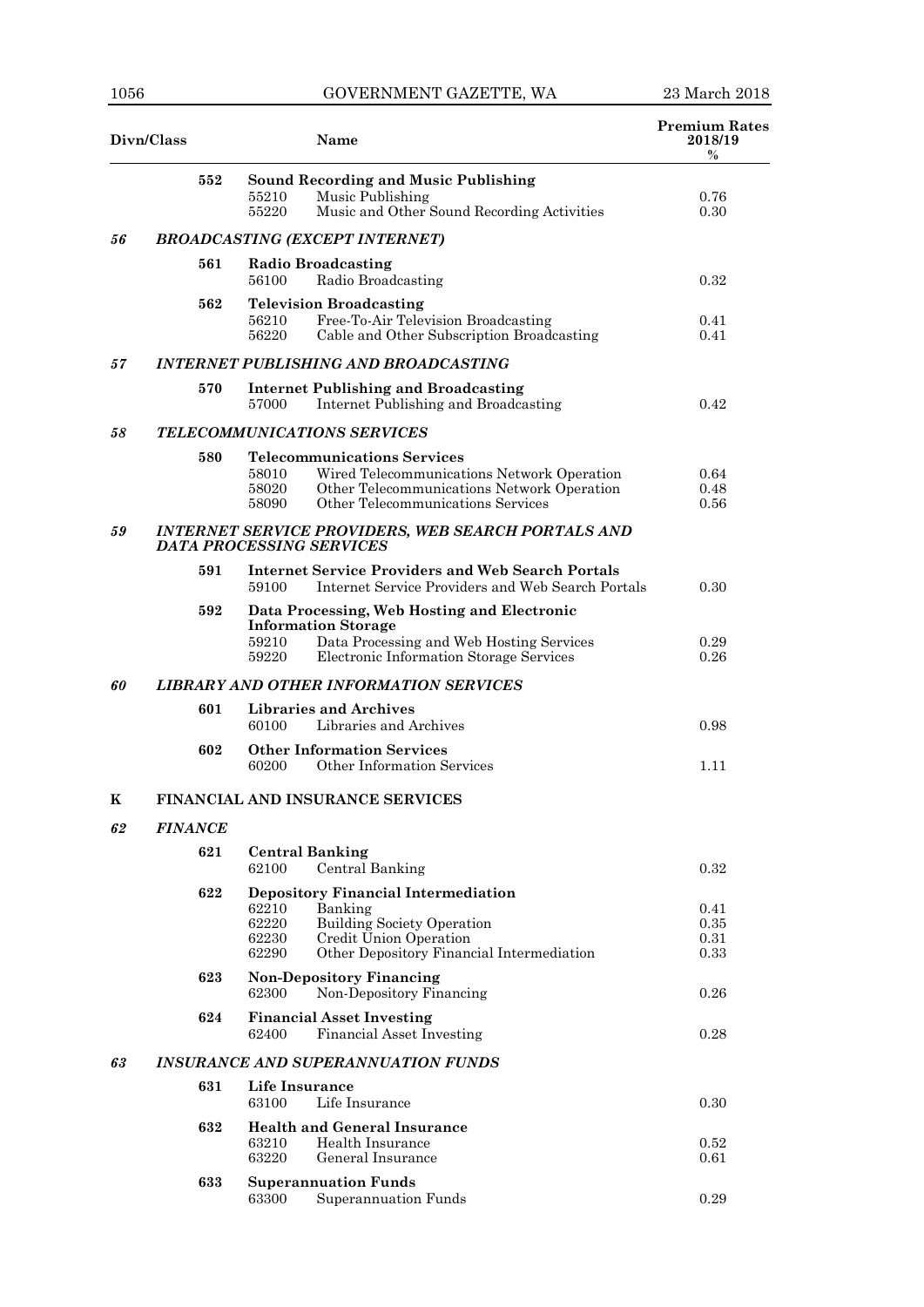## 23 March 2018 GOVERNMENT GAZETTE, WA 1057

| Divn/Class |     | Name                                                                                                                  | <b>Premium Rates</b><br>2018/19<br>$\%$ |
|------------|-----|-----------------------------------------------------------------------------------------------------------------------|-----------------------------------------|
| 64         |     | <b>AUXILIARY FINANCE AND INSURANCE SERVICES</b>                                                                       |                                         |
|            | 641 | <b>Auxiliary Finance and Investment Services</b>                                                                      |                                         |
|            |     | <b>Financial Asset Broking Services</b><br>64110                                                                      | 0.26                                    |
|            |     | 64190<br>Other Auxiliary Finance and Investment Services                                                              | 0.25                                    |
|            | 642 | <b>Auxiliary Insurance Services</b><br><b>Auxiliary Insurance Services</b><br>64200                                   | 0.26                                    |
| L          |     | RENTAL, HIRING AND REAL ESTATE SERVICES                                                                               |                                         |
| 66         |     | RENTAL AND HIRING SERVICES (EXCEPT REAL ESTATE)                                                                       |                                         |
|            | 661 | Motor Vehicle and Transport Equipment Rental and                                                                      |                                         |
|            |     | Hiring                                                                                                                |                                         |
|            |     | 66110<br>Passenger Car Rental and Hiring<br>66190<br>Other Motor Vehicle and Transport Equipment<br>Rental and Hiring | 1.39<br>1.36                            |
|            | 662 | <b>Farm Animal and Bloodstock Leasing</b><br>66200<br>Farm Animal and Bloodstock Leasing                              | 1.58                                    |
|            | 663 | Other Goods and Equipment Rental and Hiring                                                                           |                                         |
|            |     | 66310<br>Heavy Machinery and Scaffolding Rental and                                                                   | 1.58                                    |
|            |     | Hiring<br>66320<br>Video and Other Electronic Media Rental and                                                        | 1.43                                    |
|            |     | Hiring                                                                                                                |                                         |
|            |     | 66390<br>Other Goods and Equipment Rental and Hiring<br>N.E.C.                                                        | 1.84                                    |
|            | 664 | Non-Financial Intangible Assets (Except Copyrights)<br>Leasing                                                        |                                         |
|            |     | 66400<br>Non-Financial Intangible Assets (Except<br>Copyrights) Leasing                                               | 0.79                                    |
| 67         |     | <b>PROPERTY OPERATORS AND REAL ESTATE SERVICES</b>                                                                    |                                         |
|            | 671 | <b>Property Operators</b>                                                                                             |                                         |
|            |     | <b>Residential Property Operators</b><br>67110<br>Non-Residential Property Operators<br>67120                         | 0.85<br>0.54                            |
|            | 672 | <b>Real Estate Services</b><br>Real Estate Services<br>67200                                                          | 0.32                                    |
| M          |     | PROFESSIONAL, SCIENTIFIC AND TECHNICAL SERVICES                                                                       |                                         |
| 69         |     | <b>PROFESSIONAL, SCIENTIFIC AND TECHNICAL SERVICES</b><br>(EXCEPT COMPUTER SYSTEM DESIGN AND RELATED SERVICES)        |                                         |
|            | 691 | <b>Scientific Research Services</b>                                                                                   |                                         |
|            |     | Scientific Research Services<br>69100                                                                                 | 0.31                                    |
|            | 692 | Architectural, Engineering and Technical Services                                                                     |                                         |
|            |     | Architectural Services<br>69210<br>69220<br>Surveying and Mapping Services                                            | 0.25<br>0.61                            |
|            |     | Engineering Design and Engineering Consulting<br>69230                                                                | 0.25                                    |
|            |     | Services<br>Other Specialised Design Services<br>69240                                                                | 0.56                                    |
|            |     | 69250<br>Scientific Testing and Analysis Services                                                                     | 0.67                                    |
|            | 693 | <b>Legal and Accounting Services</b>                                                                                  |                                         |
|            |     | 69310<br>Legal Services                                                                                               | 0.28                                    |
|            |     | 69320<br><b>Accounting Services</b>                                                                                   | 0.26                                    |
|            | 694 | <b>Advertising Services</b><br>69400<br><b>Advertising Services</b>                                                   | 0.31                                    |
|            | 695 | <b>Market Research and Statistical Services</b><br>Market Research and Statistical Services<br>69500                  | 0.44                                    |
|            | 696 | <b>Management and Related Consulting Services</b>                                                                     |                                         |
|            |     | 69610<br>Corporate Head Office Management Services<br>69620<br>Management Advice and Related Consulting<br>Services   | 0.64<br>0.44                            |
|            | 697 | <b>Veterinary Services</b>                                                                                            |                                         |
|            |     | 69700<br>Veterinary Services                                                                                          | 1.31                                    |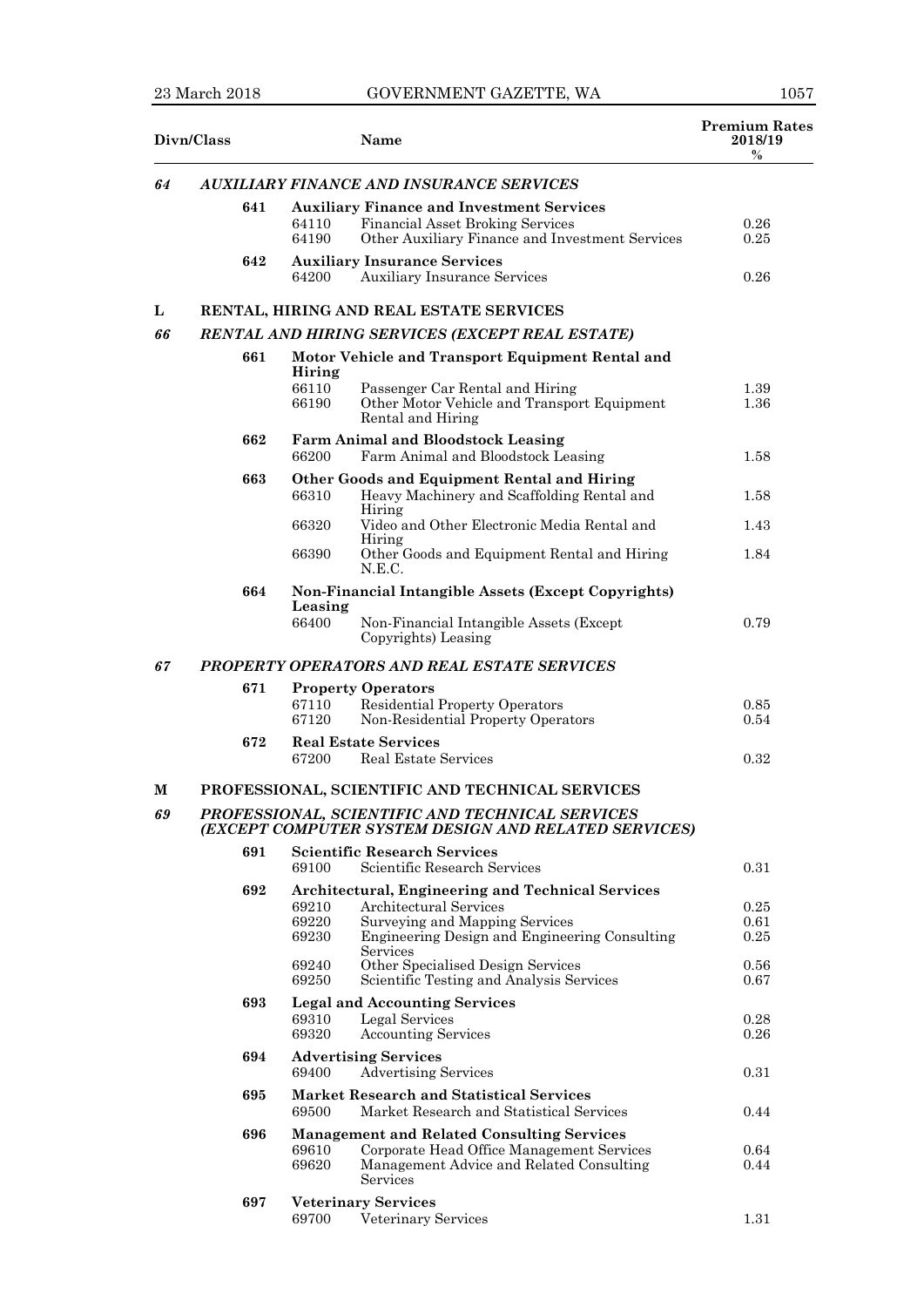| Divn/Class |                                |                         | <b>Name</b>                                                                                                                                                    | <b>Premium Rates</b><br>2018/19<br>$\%$ |
|------------|--------------------------------|-------------------------|----------------------------------------------------------------------------------------------------------------------------------------------------------------|-----------------------------------------|
|            | 699                            | 69910<br>69990          | Other Professional, Scientific and Technical Services<br>Professional Photographic Services<br>Other Professional, Scientific and Technical<br>Services N.E.C. | 1.64<br>0.65                            |
| 70         |                                |                         | <b>COMPUTER SYSTEM DESIGN AND RELATED SERVICES</b>                                                                                                             |                                         |
|            | 700                            | 70000                   | <b>Computer System Design and Related Services</b><br>Computer System Design and Related Services                                                              | 0.25                                    |
| N          |                                |                         | <b>ADMINISTRATIVE AND SUPPORT SERVICES</b>                                                                                                                     |                                         |
| 72         | <b>ADMINISTRATIVE SERVICES</b> |                         |                                                                                                                                                                |                                         |
|            | 721                            |                         | <b>Employment Services</b>                                                                                                                                     |                                         |
|            |                                | 72110<br>72120          | <b>Employment Placement and Recruitment Services</b><br>Labour Supply Services Predominantly Clerical<br>Staff                                                 | 0.85<br>0.85                            |
|            |                                | 72121                   | Labour Supply Services Not Elsewhere Classified                                                                                                                | 1.72                                    |
|            | 722                            | 72200                   | <b>Travel Agency and Tour Arrangement Services</b><br>Travel Agency and Tour Arrangement Services                                                              | 0.68                                    |
|            | 729                            |                         | <b>Other Administrative Services</b>                                                                                                                           |                                         |
|            |                                | 72910<br>72920          | Office Administrative Services<br><b>Document Preparation Services</b>                                                                                         | 0.38<br>1.13                            |
|            |                                | 72930                   | Credit Reporting and Debt Collection Services                                                                                                                  | 1.11                                    |
|            |                                | 72940                   | Call Centre Operation                                                                                                                                          | 1.11                                    |
|            |                                | 72990                   | Other Administrative Services N.E.C.                                                                                                                           | 0.29                                    |
| 73         | <b>SERVICES</b>                |                         | BUILDING CLEANING, PEST CONTROL AND OTHER SUPPORT                                                                                                              |                                         |
|            | 731                            | <b>Services</b>         | <b>Building Cleaning, Pest Control and Gardening</b>                                                                                                           |                                         |
|            |                                | 73110<br>73120<br>73130 | Building and Other Industrial Cleaning Services<br><b>Building Pest Control Services</b><br>Gardening Services                                                 | 2.45<br>3.71<br>3.86                    |
|            | 732                            | 73200                   | <b>Packaging Services</b><br>Packaging Services                                                                                                                | 2.97                                    |
| 0          |                                |                         | PUBLIC ADMINISTRATION AND SAFETY                                                                                                                               |                                         |
| 75         | <b>PUBLIC ADMINISTRATION</b>   |                         |                                                                                                                                                                |                                         |
|            | 751                            |                         | <b>Central Government Administration</b>                                                                                                                       |                                         |
|            |                                | 75100                   | Central Government Administration                                                                                                                              | 0.74                                    |
|            | 752                            | 75200                   | <b>State Government Administration</b><br><b>State Government Administration</b>                                                                               | 0.82                                    |
|            | 753                            | 75300                   | <b>Local Government Administration</b><br>Local Government Administration                                                                                      | 1.11                                    |
|            | 754                            | <b>Justice</b><br>75400 | Justice                                                                                                                                                        | 0.38                                    |
|            | 755                            |                         | <b>Government Representation</b>                                                                                                                               |                                         |
|            |                                | 75510<br>75520          | Domestic Government Representation<br>Foreign Government Representation                                                                                        | 0.74<br>0.72                            |
| 76         | <b>DEFENCE</b>                 |                         |                                                                                                                                                                |                                         |
|            | 760                            | Defence<br>76000        | Defence                                                                                                                                                        | 0.87                                    |
| 77         |                                |                         | PUBLIC ORDER, SAFETY AND REGULATORY SERVICES                                                                                                                   |                                         |
|            | 771                            |                         | <b>Public Order and Safety Services</b>                                                                                                                        |                                         |
|            |                                | 77110                   | Police Services                                                                                                                                                | 5.20                                    |
|            |                                | 77120                   | <b>Investigation and Security Services</b>                                                                                                                     | 2.82                                    |
|            |                                | 77130<br>77140          | Fire Protection and Other Emergency Services<br>Correctional and Detention Services                                                                            | 5.15<br>6.54                            |
|            |                                | 77190                   | Other Public Order and Safety Services                                                                                                                         | 2.71                                    |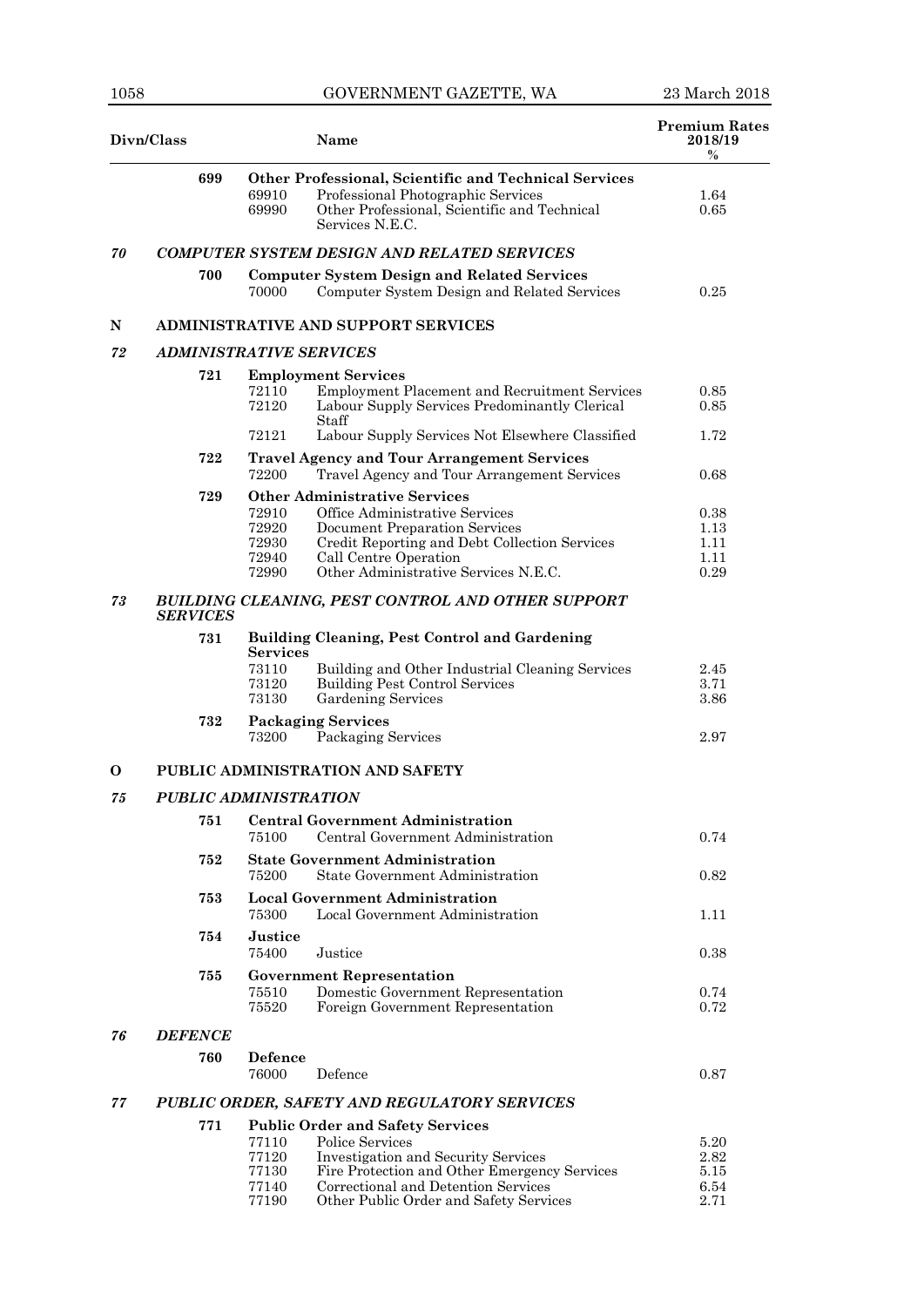| Divn/Class |                  | Name                                                                                                                                                                                                                                 | <b>Premium Rates</b><br>2018/19<br>$\%$ |
|------------|------------------|--------------------------------------------------------------------------------------------------------------------------------------------------------------------------------------------------------------------------------------|-----------------------------------------|
|            | 772              | <b>Regulatory Services</b><br><b>Regulatory Services</b><br>77200                                                                                                                                                                    | 0.83                                    |
| P          |                  | <b>EDUCATION AND TRAINING</b>                                                                                                                                                                                                        |                                         |
| 80         |                  | PRESCHOOL AND SCHOOL EDUCATION                                                                                                                                                                                                       |                                         |
|            | 801              | <b>Preschool Education</b><br>Preschool Education<br>80100                                                                                                                                                                           | 1.03                                    |
|            | 802              | <b>School Education</b><br>Primary Education<br>80210<br>Secondary Education<br>80220<br>Combined Primary and Secondary Education<br>80230<br>Special School Education<br>80240                                                      | 0.86<br>1.03<br>1.64<br>1.63            |
| 81         |                  | <b>TERTIARY EDUCATION</b>                                                                                                                                                                                                            |                                         |
|            | 810              | <b>Tertiary Education</b><br>81010<br>Technical and Vocational Education and Training<br><b>Higher Education</b><br>81020                                                                                                            | 0.85<br>0.32                            |
| 82         |                  | ADULT, COMMUNITY AND OTHER EDUCATION                                                                                                                                                                                                 |                                         |
|            | 821              | <b>Adult, Community and Other Education</b><br>Sports and Physical Recreation Instruction<br>82110<br>82120<br>Arts Education<br>82190<br>Adult, Community and Other Education N.E.C.                                                | 1.25<br>0.92<br>0.71                    |
|            | 822              | <b>Educational Support Services</b><br>82200<br><b>Educational Support Services</b>                                                                                                                                                  | 0.44                                    |
| $\bf{Q}$   |                  | <b>HEALTH CARE AND SOCIAL ASSISTANCE</b>                                                                                                                                                                                             |                                         |
| 84         | <b>HOSPITALS</b> |                                                                                                                                                                                                                                      |                                         |
|            | 840              | Hospitals<br>84010<br>Hospitals (Except Psychiatric Hospitals)<br>84020<br>Psychiatric Hospitals                                                                                                                                     | 1.95<br>2.65                            |
| 85         |                  | <b>MEDICAL AND OTHER HEALTH CARE SERVICES</b>                                                                                                                                                                                        |                                         |
|            | 851              | <b>Medical Services</b><br>General Practice Medical Services<br>85110<br>85120<br>Specialist Medical Services                                                                                                                        | 0.69<br>$\rm 0.43$                      |
|            | 852              | <b>Pathology and Diagnostic Imaging Services</b><br>Pathology and Diagnostic Imaging Services<br>85200                                                                                                                               | 0.46                                    |
|            | 853              | <b>Allied Health Services</b><br>85310<br>Dental Services<br>Optometry and Optical Dispensing<br>85320<br>85330<br>Physiotherapy Services<br>Chiropractic and Osteopathic Services<br>85340<br>Other Allied Health Services<br>85390 | 0.57<br>0.27<br>0.25<br>0.45<br>1.42    |
|            | 859              | <b>Other Health Care Services</b><br><b>Ambulance Services</b><br>85910<br>Other Health Care Services N.E.C.<br>85990                                                                                                                | 2.83<br>1.42                            |
| 86         |                  | <b>RESIDENTIAL CARE SERVICES</b>                                                                                                                                                                                                     |                                         |
|            | 860              | <b>Residential Care Services</b><br>Aged Care Residential Services<br>86010<br>Other Residential Care Services<br>86090                                                                                                              | 3.07<br>3.03                            |
| 87         |                  | <b>SOCIAL ASSISTANCE SERVICES</b>                                                                                                                                                                                                    |                                         |
|            | 871              | <b>Child Care Services</b><br>Child Care Services<br>87100                                                                                                                                                                           | 2.15                                    |
|            | 879              | <b>Other Social Assistance Services</b><br>Other Social Assistance Services<br>87900                                                                                                                                                 | 3.20                                    |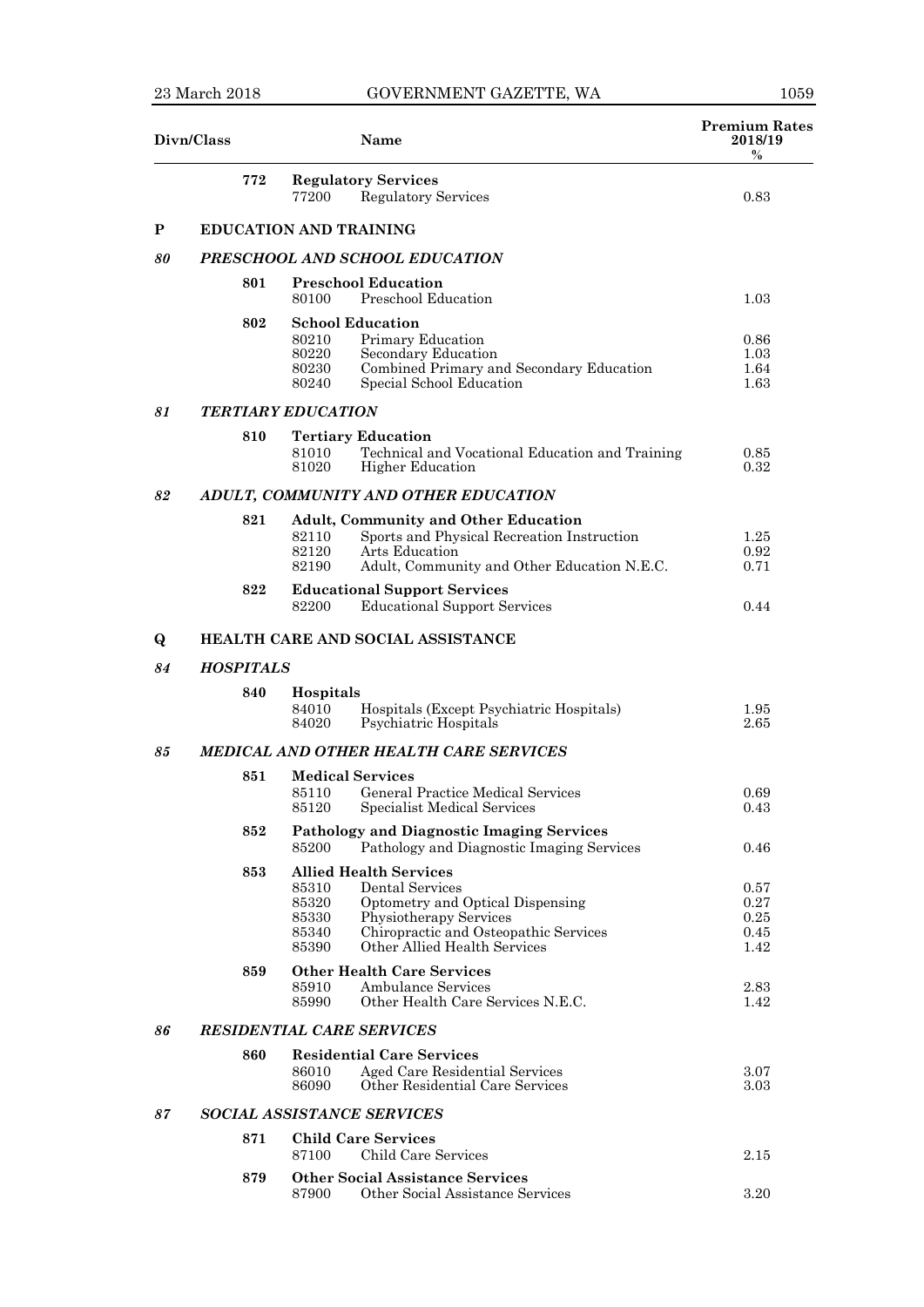|    | Divn/Class                    |                         | Name                                                                                                                                                                       | <b>Premium Rates</b><br>2018/19<br>$\%$ |
|----|-------------------------------|-------------------------|----------------------------------------------------------------------------------------------------------------------------------------------------------------------------|-----------------------------------------|
| R  |                               |                         | ARTS AND RECREATION SERVICES                                                                                                                                               |                                         |
| 89 | <b>HERITAGE ACTIVITIES</b>    |                         |                                                                                                                                                                            |                                         |
|    | 891                           | 89100                   | <b>Museum Operation</b><br>Museum Operation                                                                                                                                | 1.39                                    |
|    | 892                           | 89210<br>89220          | <b>Parks and Gardens Operations</b><br>Zoological and Botanical Gardens Operation<br>Nature Reserves and Conservation Parks Operation                                      | $2.62\,$<br>1.94                        |
| 90 |                               |                         | <b>CREATIVE AND PERFORMING ARTS ACTIVITIES</b>                                                                                                                             |                                         |
|    | 900                           |                         | <b>Creative and Performing Arts Activities</b>                                                                                                                             |                                         |
|    |                               | 90010<br>90020<br>90030 | Performing Arts Operation<br>Creative Artists, Musicians, Writers and Performers<br>Performing Arts Venue Operation                                                        | 2.04<br>1.48<br>1.46                    |
| 91 |                               |                         | <b>SPORTS AND RECREATION ACTIVITIES</b>                                                                                                                                    |                                         |
|    | 911                           | 91110                   | <b>Sports and Physical Recreation Activities</b><br>Health and Fitness Centres and Gymnasia<br>Operation                                                                   | 1.49                                    |
|    |                               | 91120                   | Sports and Physical Recreation Clubs and Sports<br>Professionals                                                                                                           | 1.38                                    |
|    |                               | 91130                   | Sports and Physical Recreation Venues, Grounds<br>and Facilities Operation                                                                                                 | 1.68                                    |
|    |                               | 91131<br>91140          | Speedway Operation<br>Sports and Physical Recreation Administrative<br>Service                                                                                             | 2.22<br>1.33                            |
|    | 912                           | 91210                   | <b>Horse and Dog Racing Activities</b><br>Horse and Dog Racing Administration and Track                                                                                    | 4.18                                    |
|    |                               | 91290                   | Operation<br>Other Horse and Dog Racing Activities                                                                                                                         | 5.49                                    |
|    | 913                           | 91310<br>91390          | <b>Amusement and Other Recreation Activities</b><br>Amusement Parks and Centres Operation<br>Amusement and Other Recreational Activities<br>N.E.C.                         | 1.80<br>1.77                            |
| 92 | <b>GAMBLING ACTIVITIES</b>    |                         |                                                                                                                                                                            |                                         |
|    | 920                           |                         | <b>Gambling Activities</b>                                                                                                                                                 |                                         |
|    |                               | 92010<br>92020<br>92090 | Casino Operation<br>Lottery Operation<br>Other Gambling Activities                                                                                                         | 1.23<br>1.05<br>0.99                    |
| S  | <b>OTHER SERVICES</b>         |                         |                                                                                                                                                                            |                                         |
| 94 | <b>REPAIR AND MAINTENANCE</b> |                         |                                                                                                                                                                            |                                         |
|    | 941                           | 94110<br>94120<br>94190 | <b>Automotive Repair and Maintenance</b><br><b>Automotive Electrical Services</b><br>Automotive Body, Paint and Interior Repair<br>Other Automotive Repair and Maintenance | 2.25<br>2.32<br>1.93                    |
|    | 942                           | 94210<br>94220          | Machinery and Equipment Repair and Maintenance<br>Domestic Appliance Repair and Maintenance<br>Electronic (Except Domestic Appliance) and                                  | 1.87<br>0.29                            |
|    |                               | 94290                   | Precision Equipment Repair and Maintenance<br>Other Machinery and Equipment Repair and<br>Maintenance                                                                      | 1.21                                    |
|    | 949                           | 94910<br>94990          | <b>Other Repair and Maintenance</b><br>Clothing and Footwear Repair<br>Other Repair and Maintenance N.E.C.                                                                 | 1.65<br>1.69                            |
| 95 |                               |                         | PERSONAL AND OTHER SERVICES                                                                                                                                                |                                         |
|    | 951                           | 95110<br>95120          | <b>Personal Care Services</b><br>Hairdressing and Beauty Services<br>Diet and Weight Reduction Centre Operation                                                            | 0.87<br>1.69                            |
|    | 952                           | 95200                   | <b>Funeral, Crematorium and Cemetery Services</b><br>Funeral, Crematorium and Cemetery Services                                                                            | 3.17                                    |